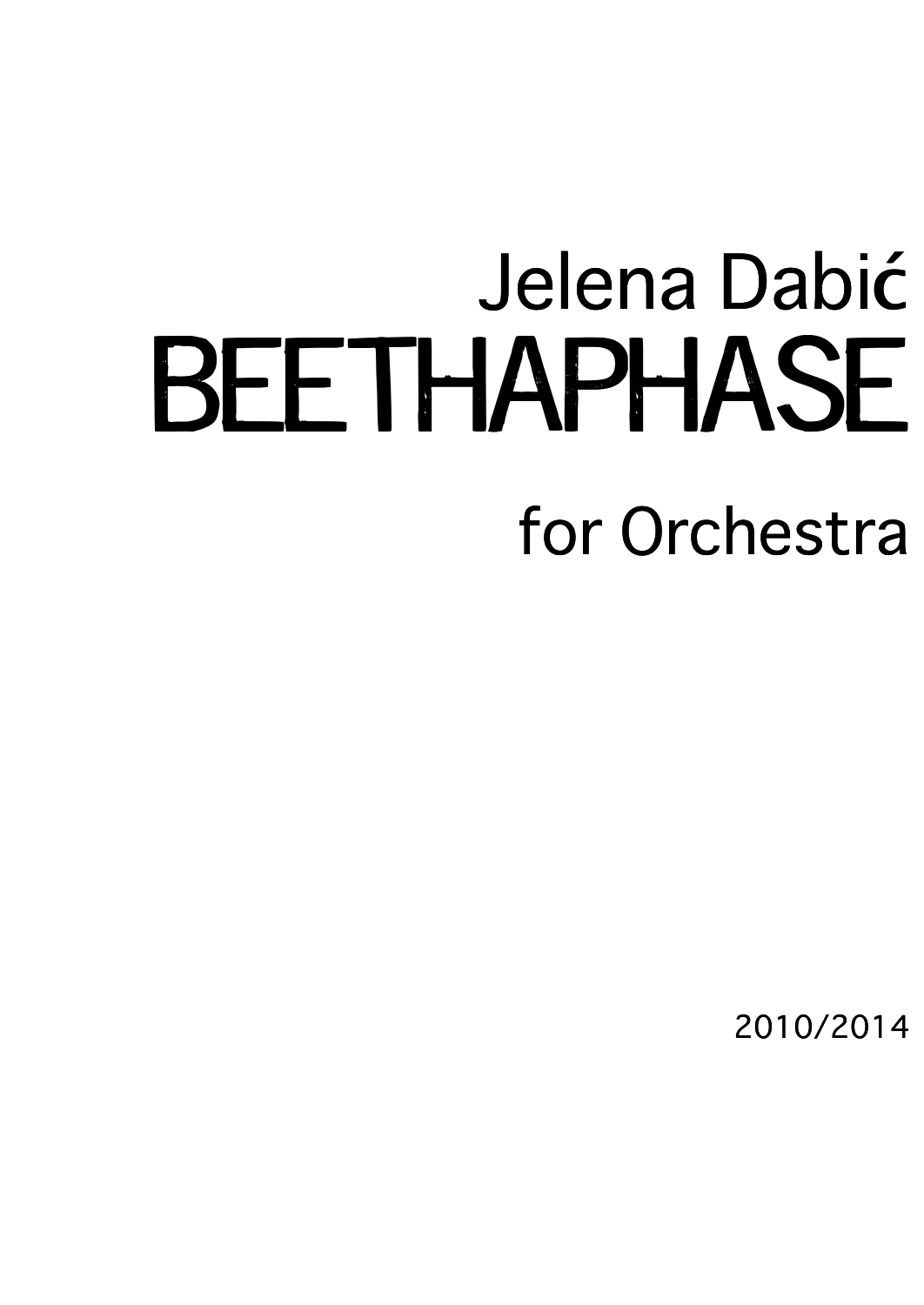Commissioned by the Young Euro Classic Festival

First Performance: August 6th, 2010, Konzerthaus Berlin Young Euro Classic Orchestra South Eastern Europe Conductor: Heinrich Schiff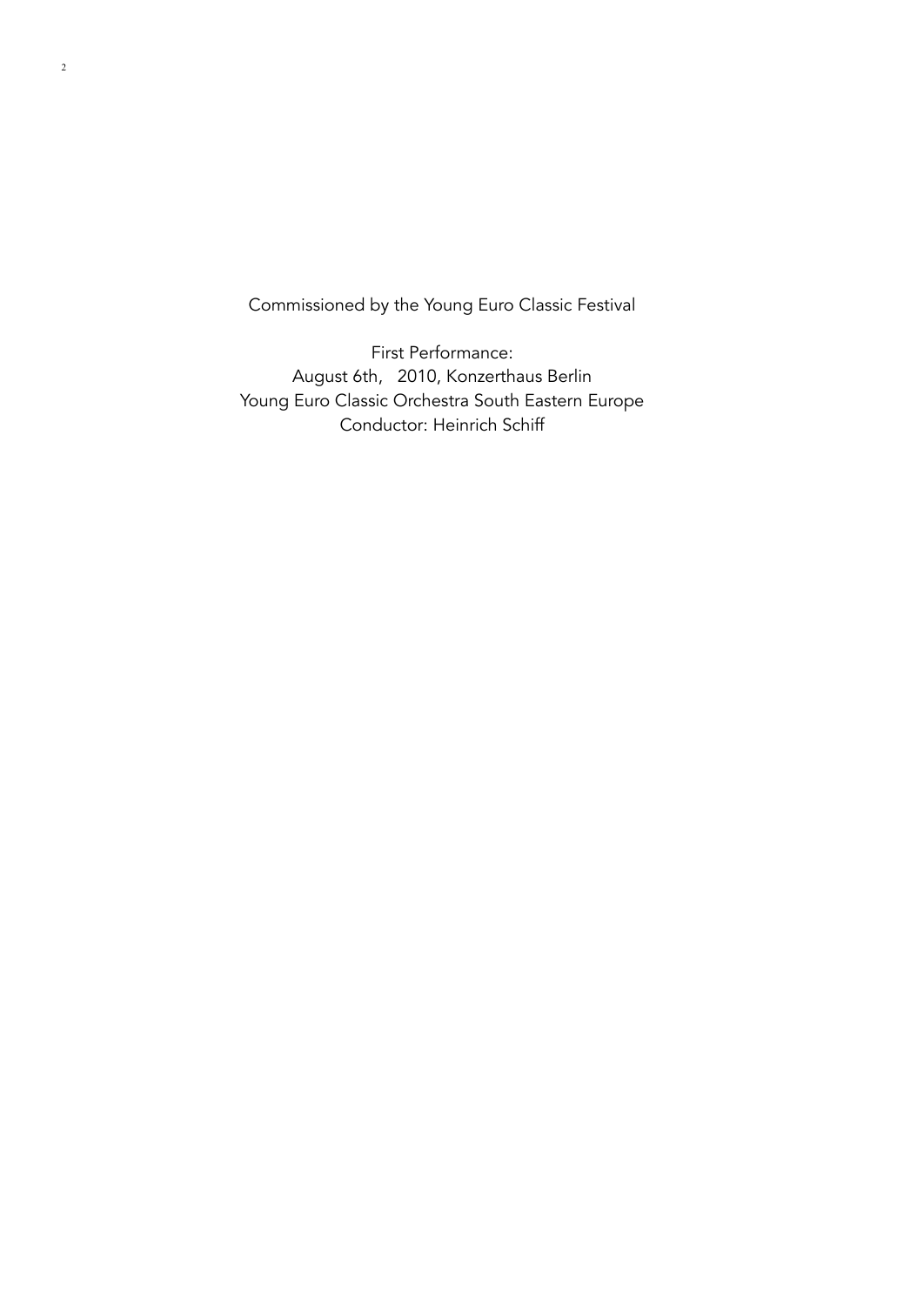## **Orchestra**

**2 Flutes (2.Piccolo)**

**2 Oboes**

**2 Clarinets in B b**

**2 Bassoons**

**2 Horns in F**

**2 Trumpets in B b**

**Timpani and Percussion one player (Tambourine, Castanets, Frusta, Maracas)**

**Strings**

**The score is notated in C Duration: approx. 6 minutes**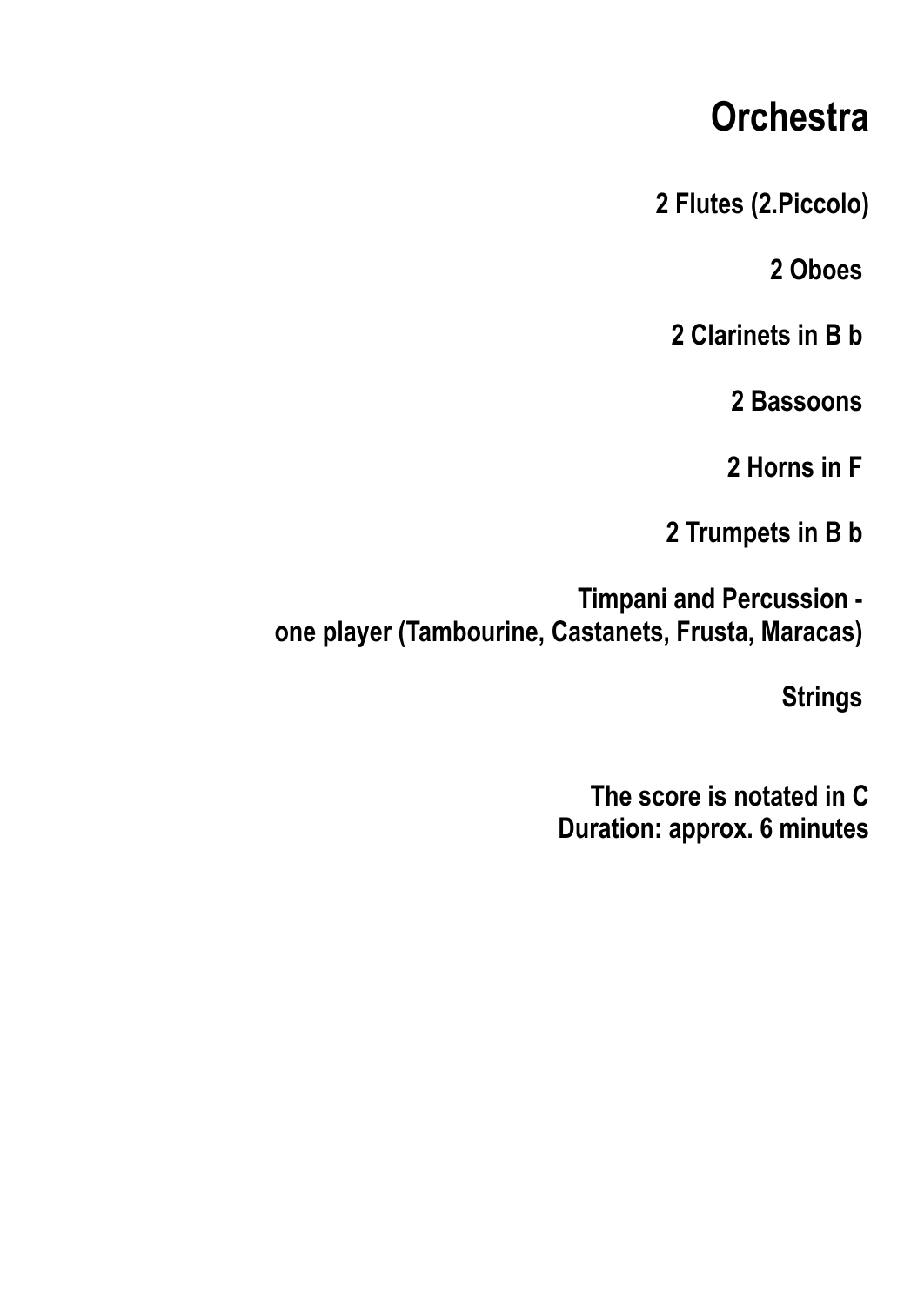Score in C

## Beethaphase

for Orchestra **comparator and the comparator** 

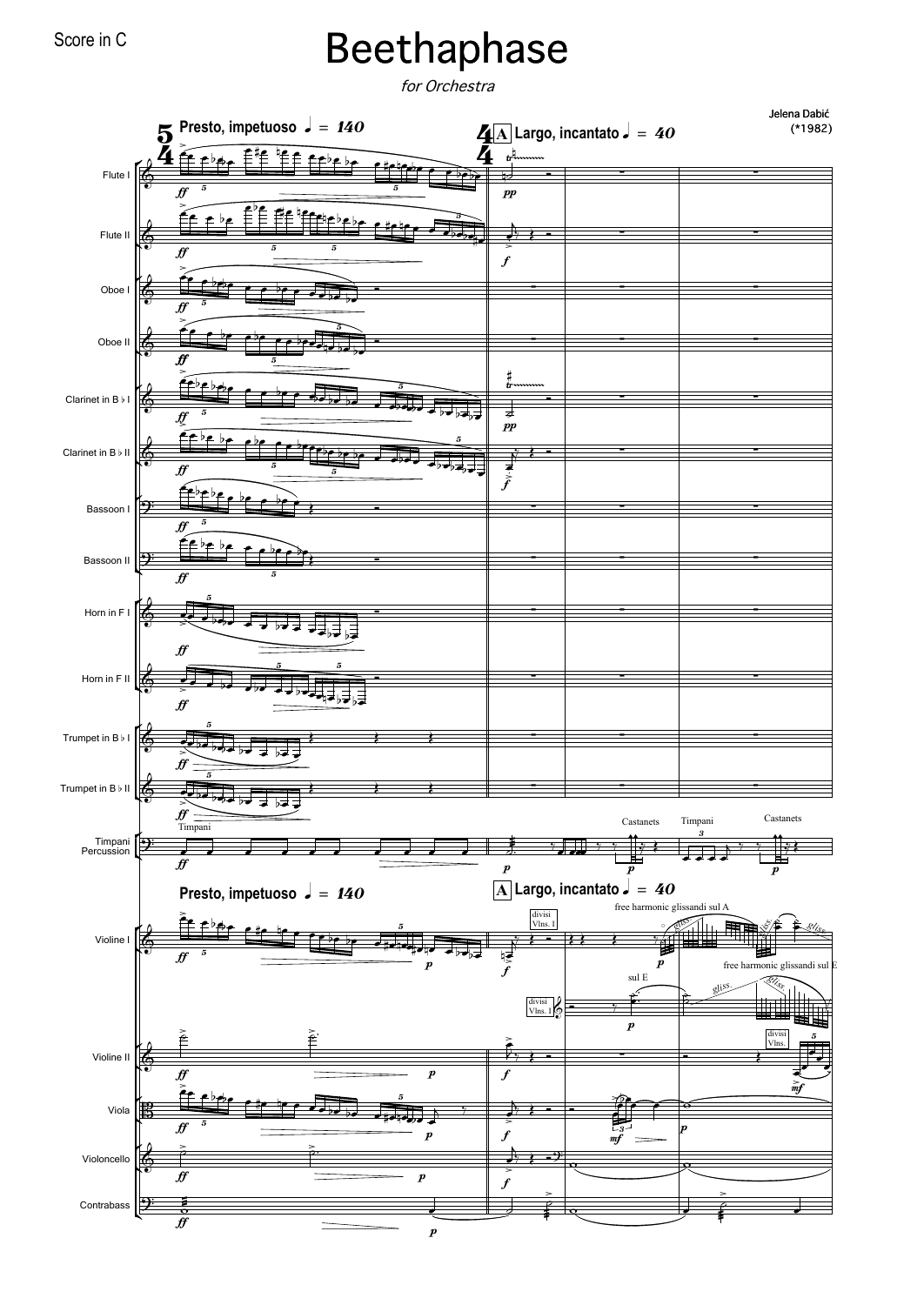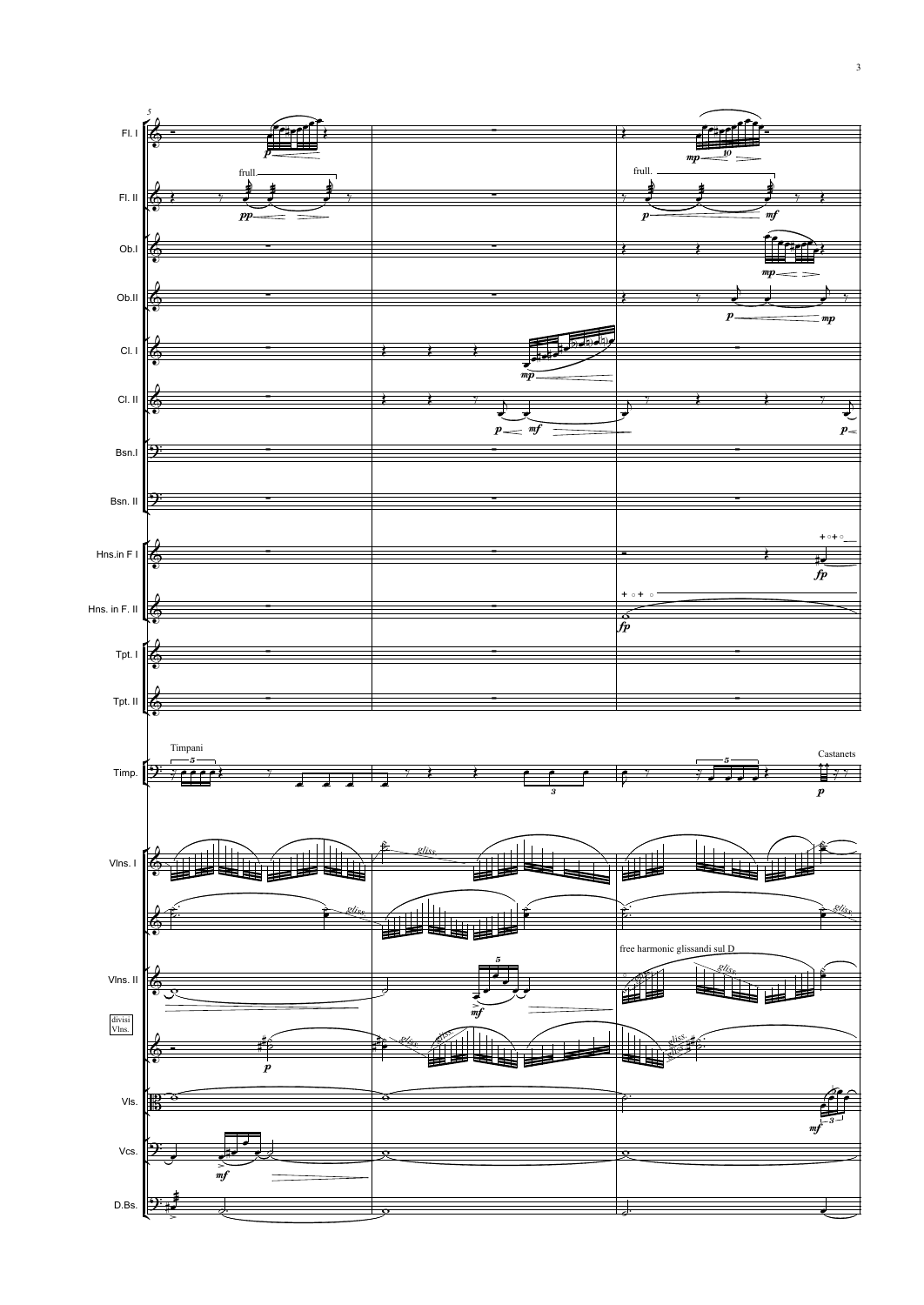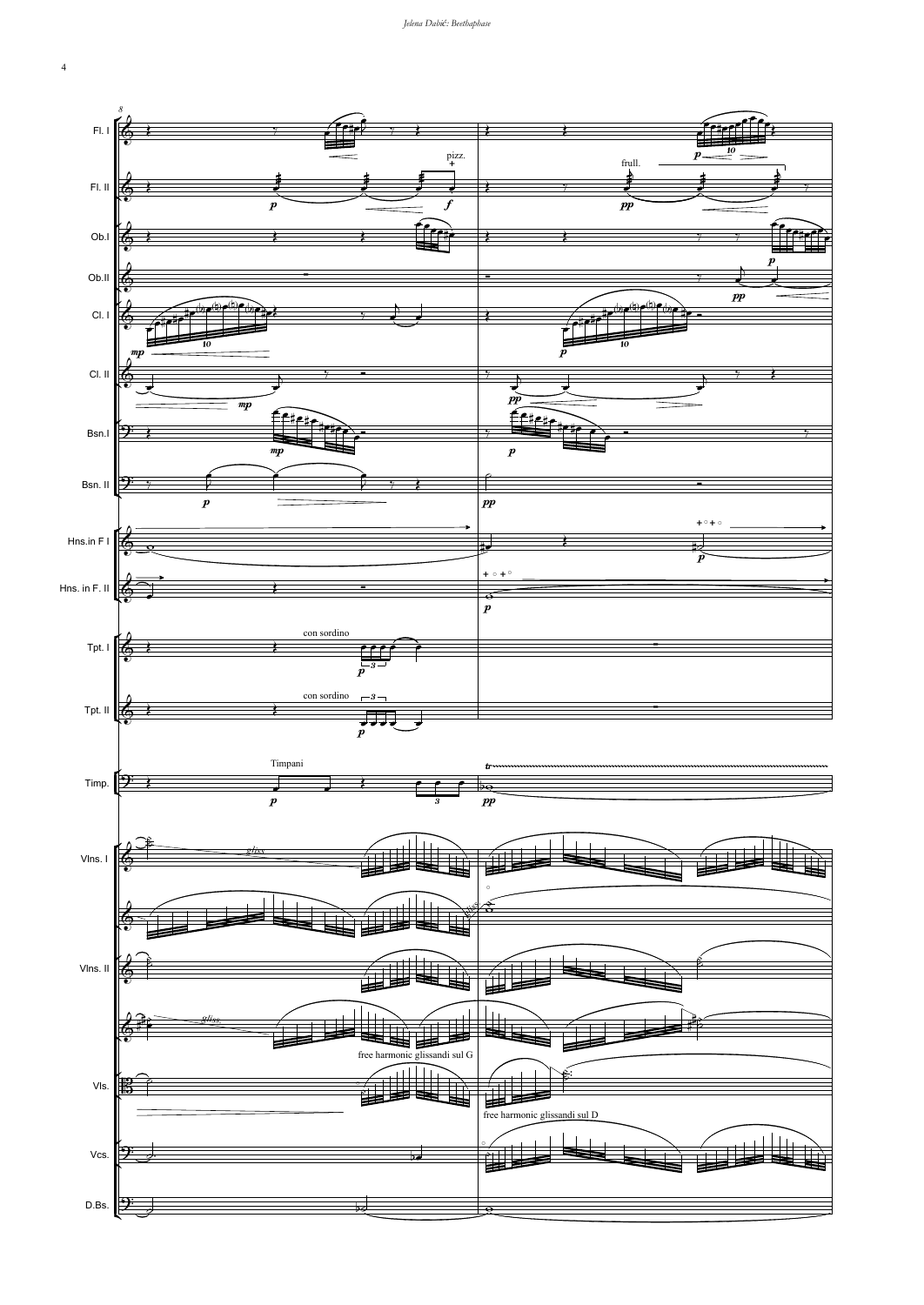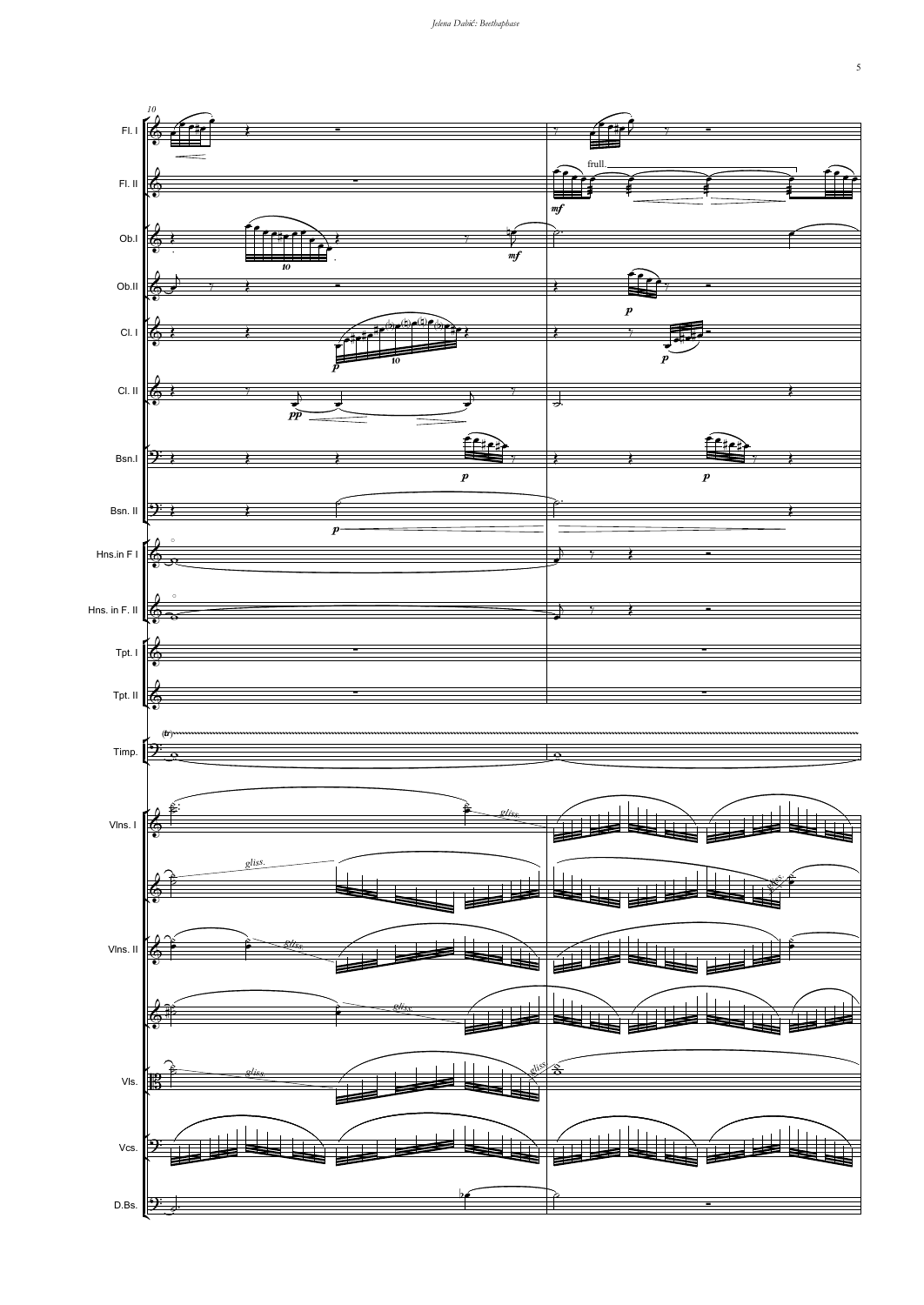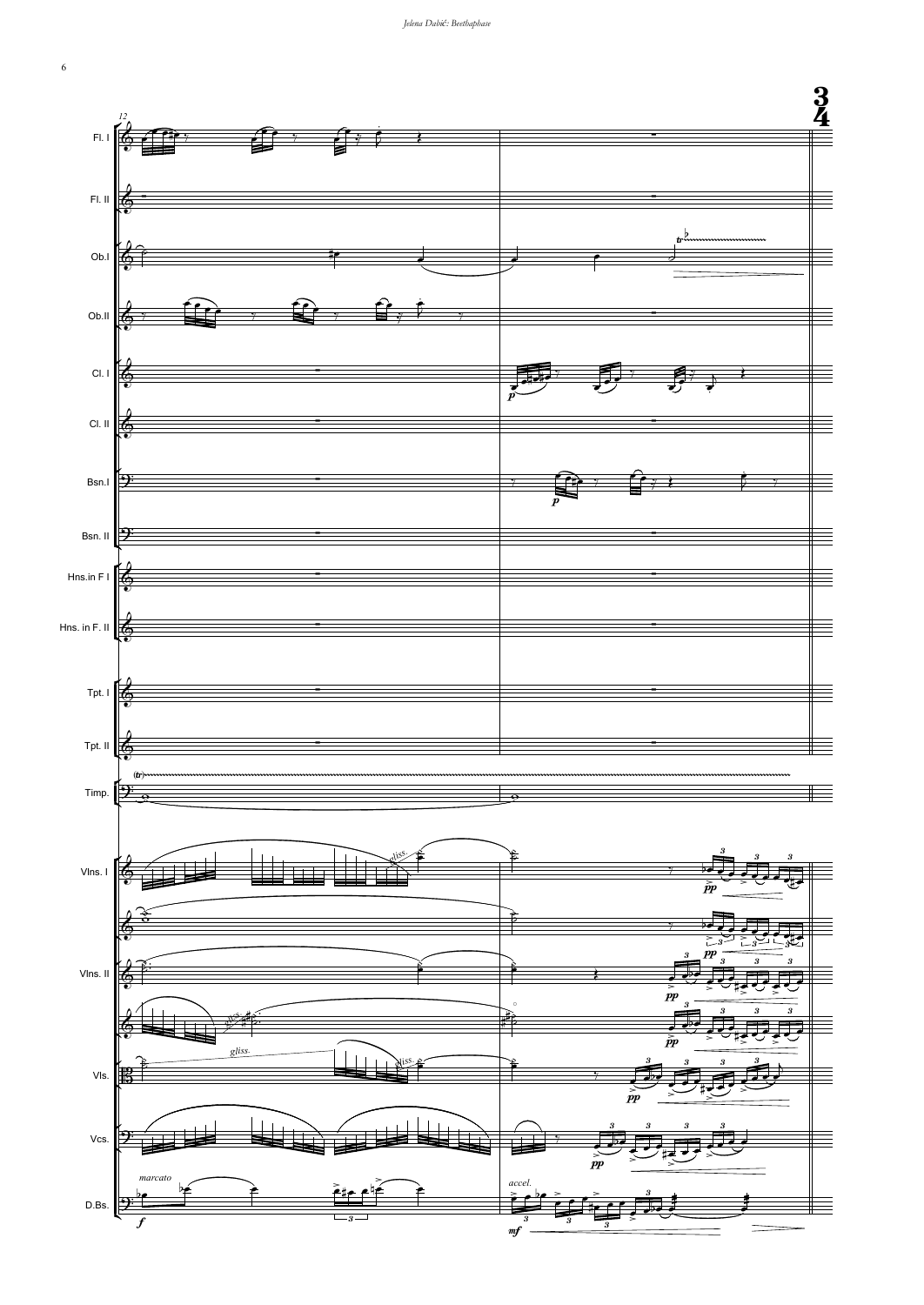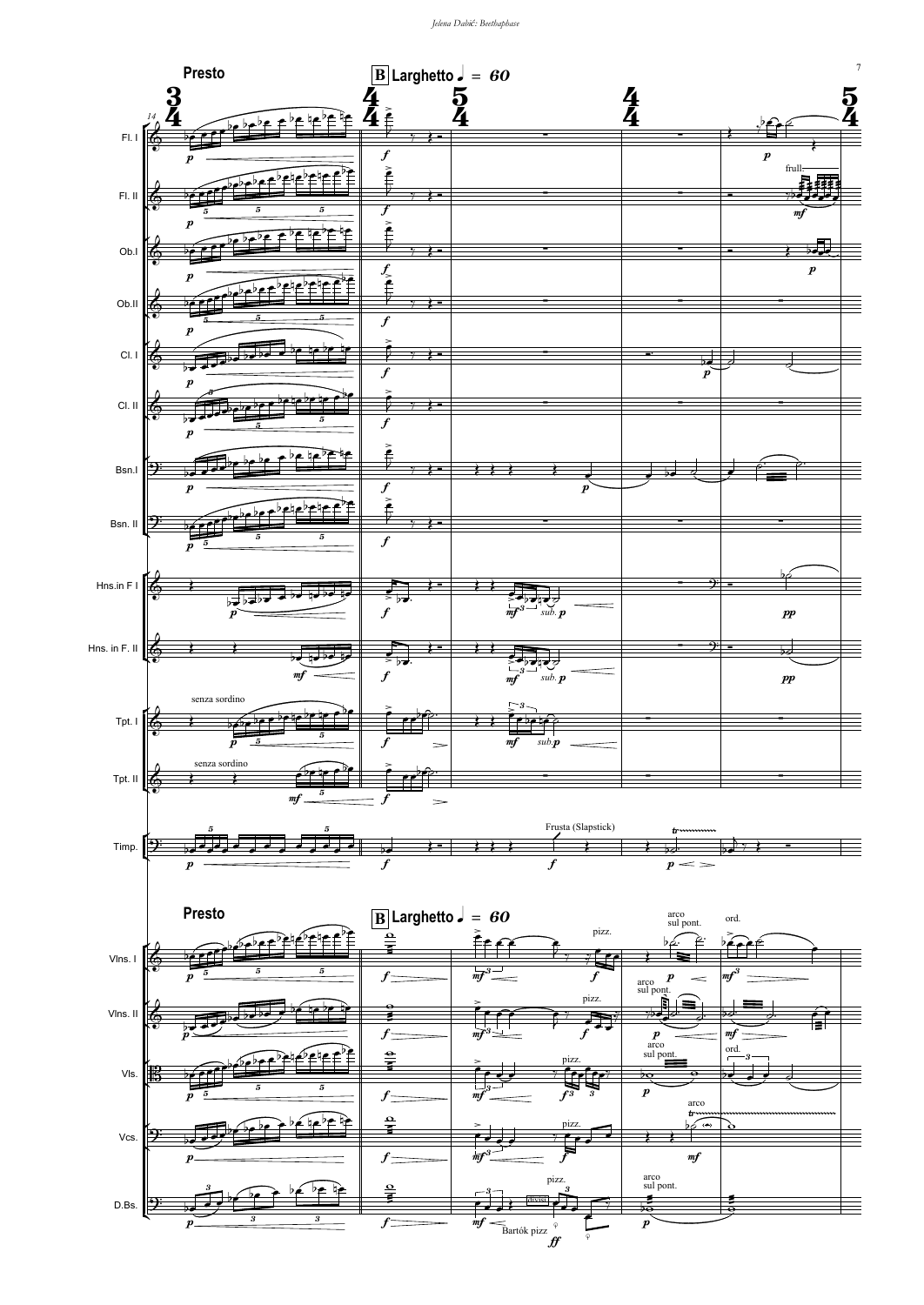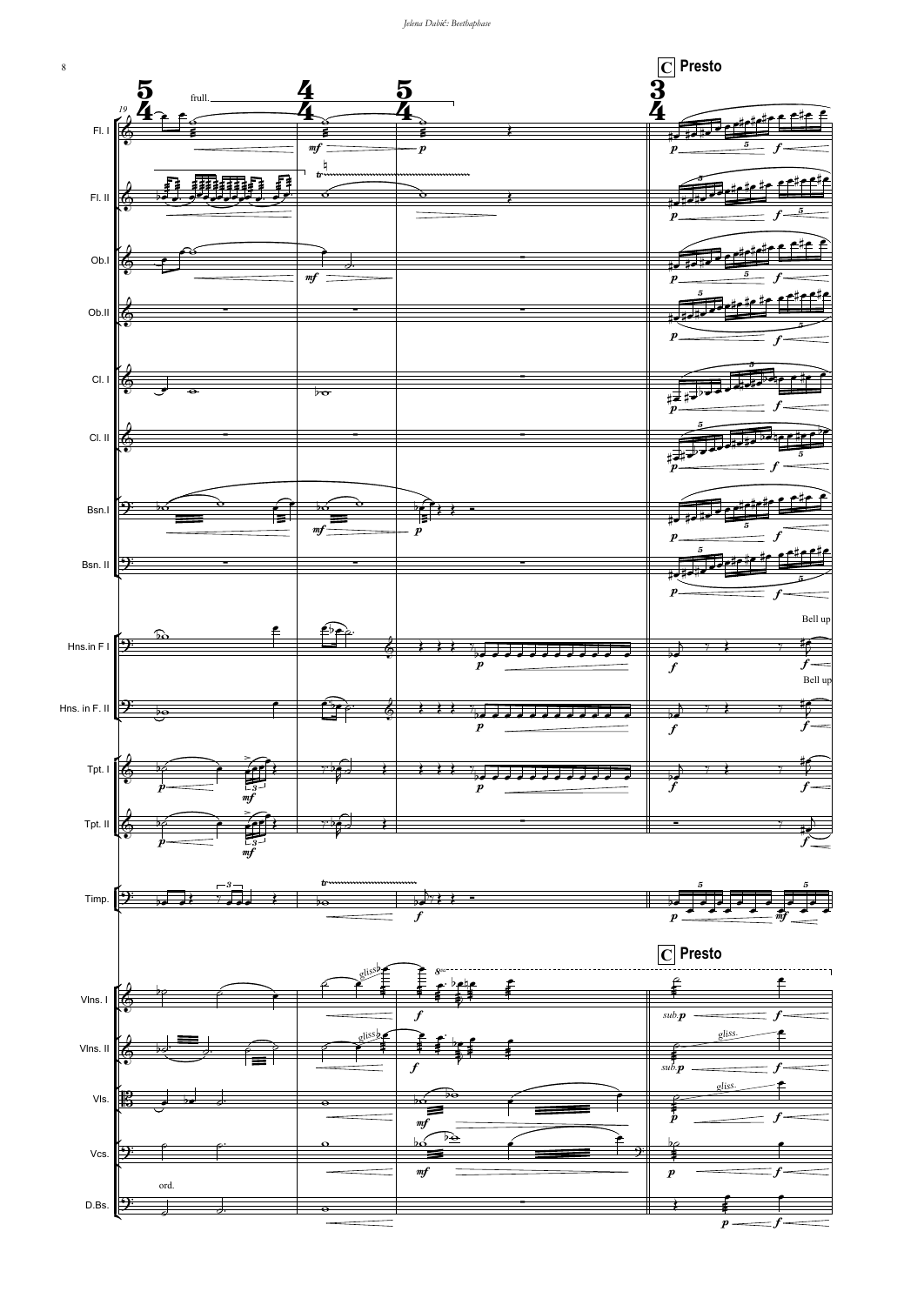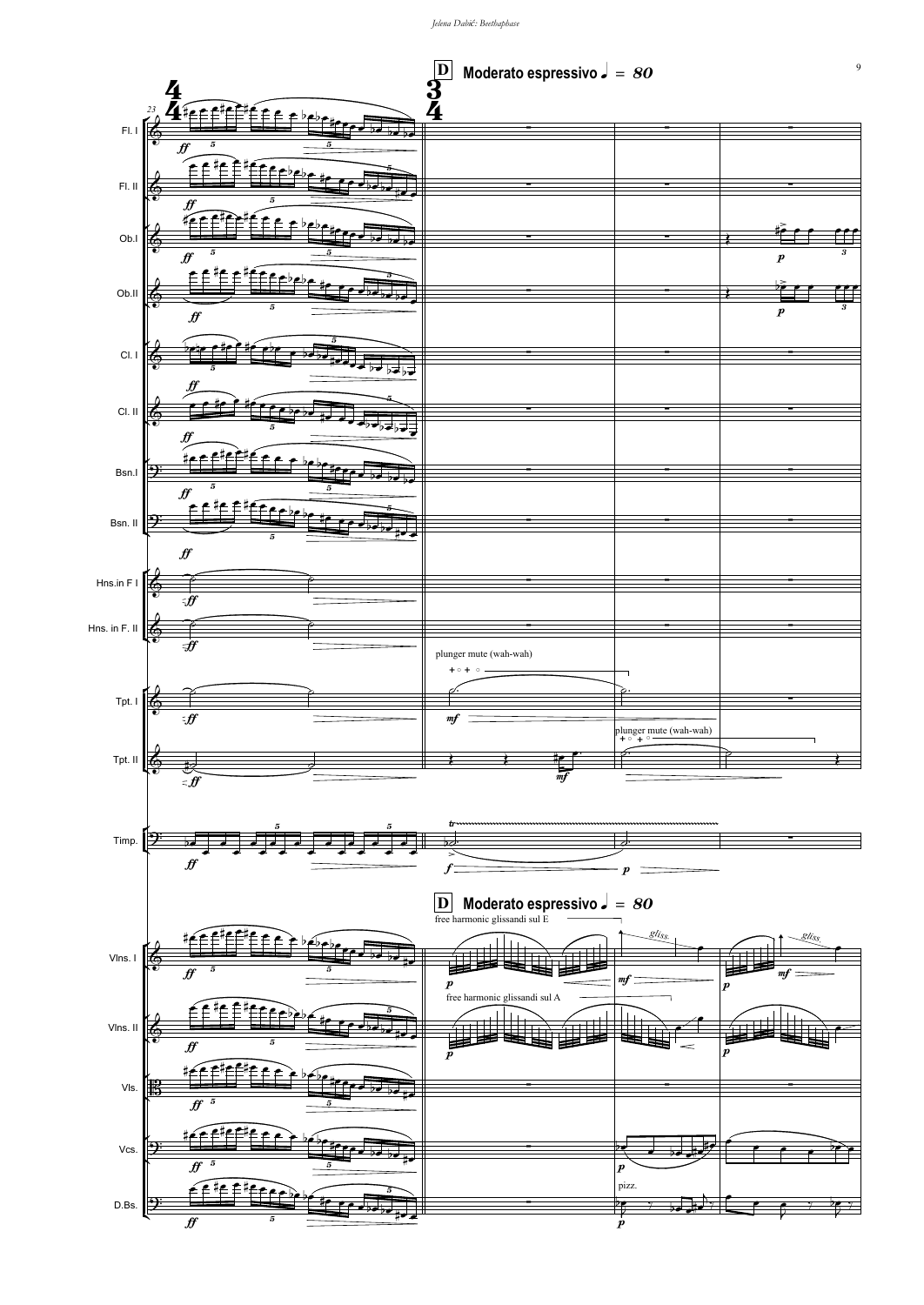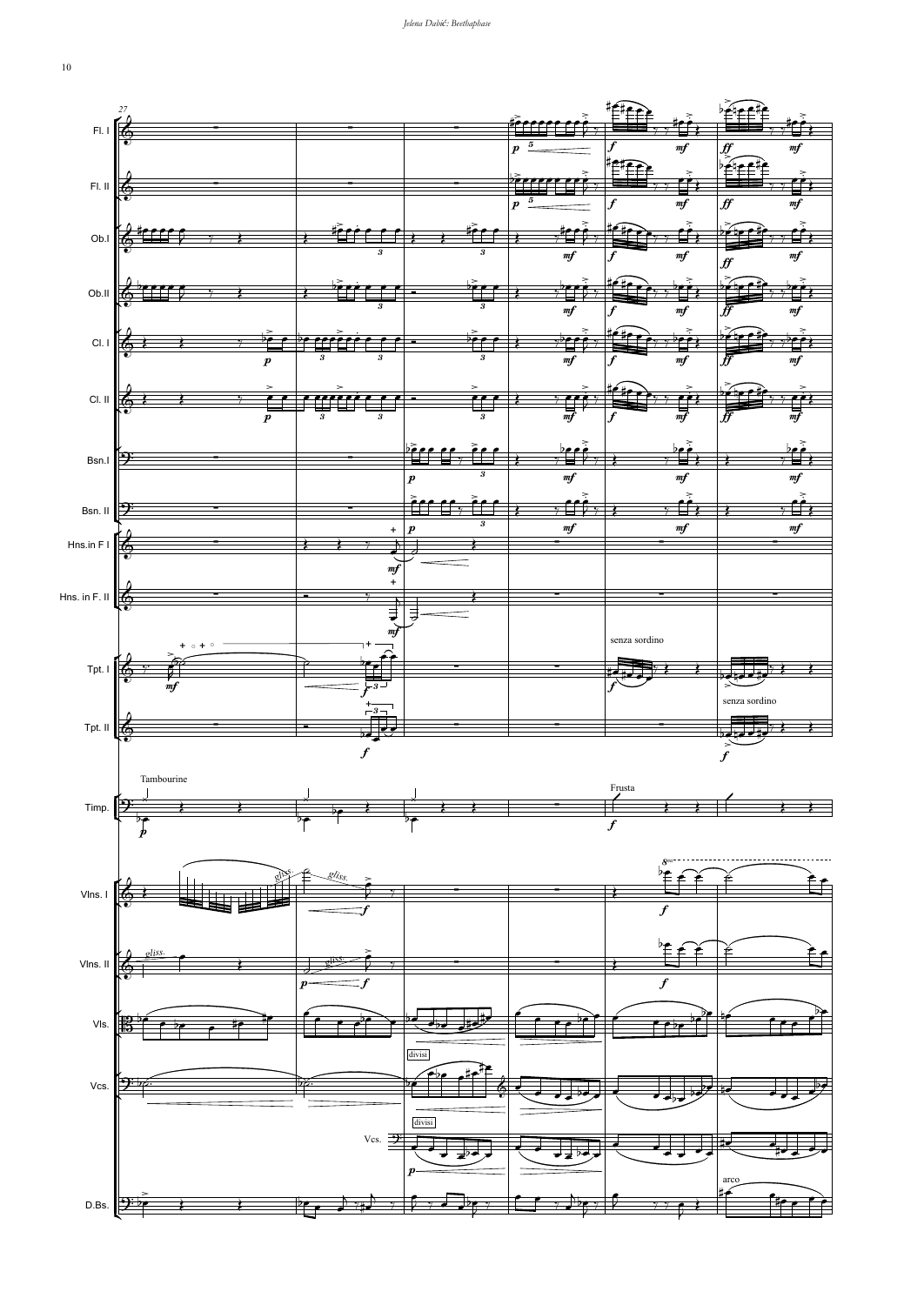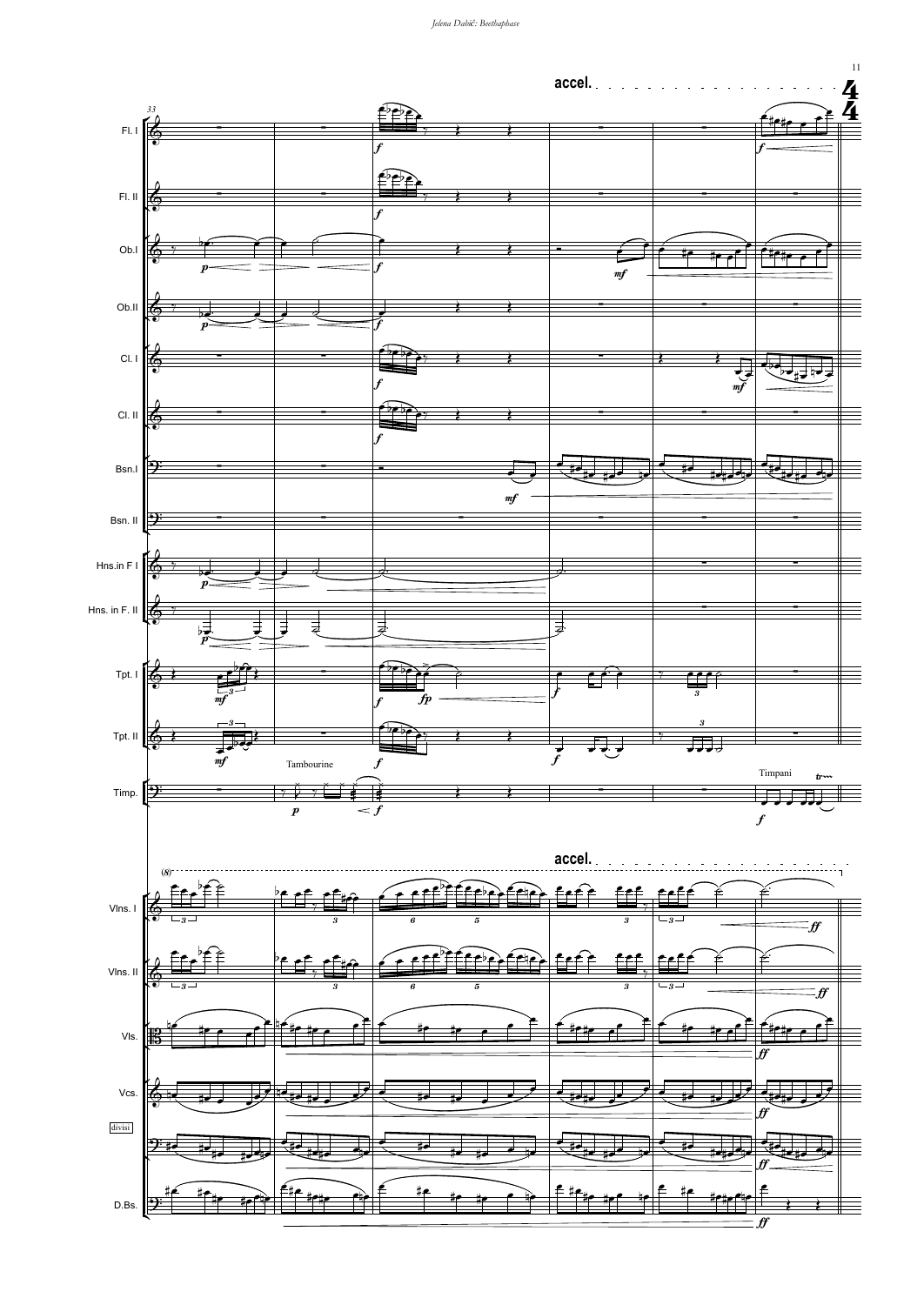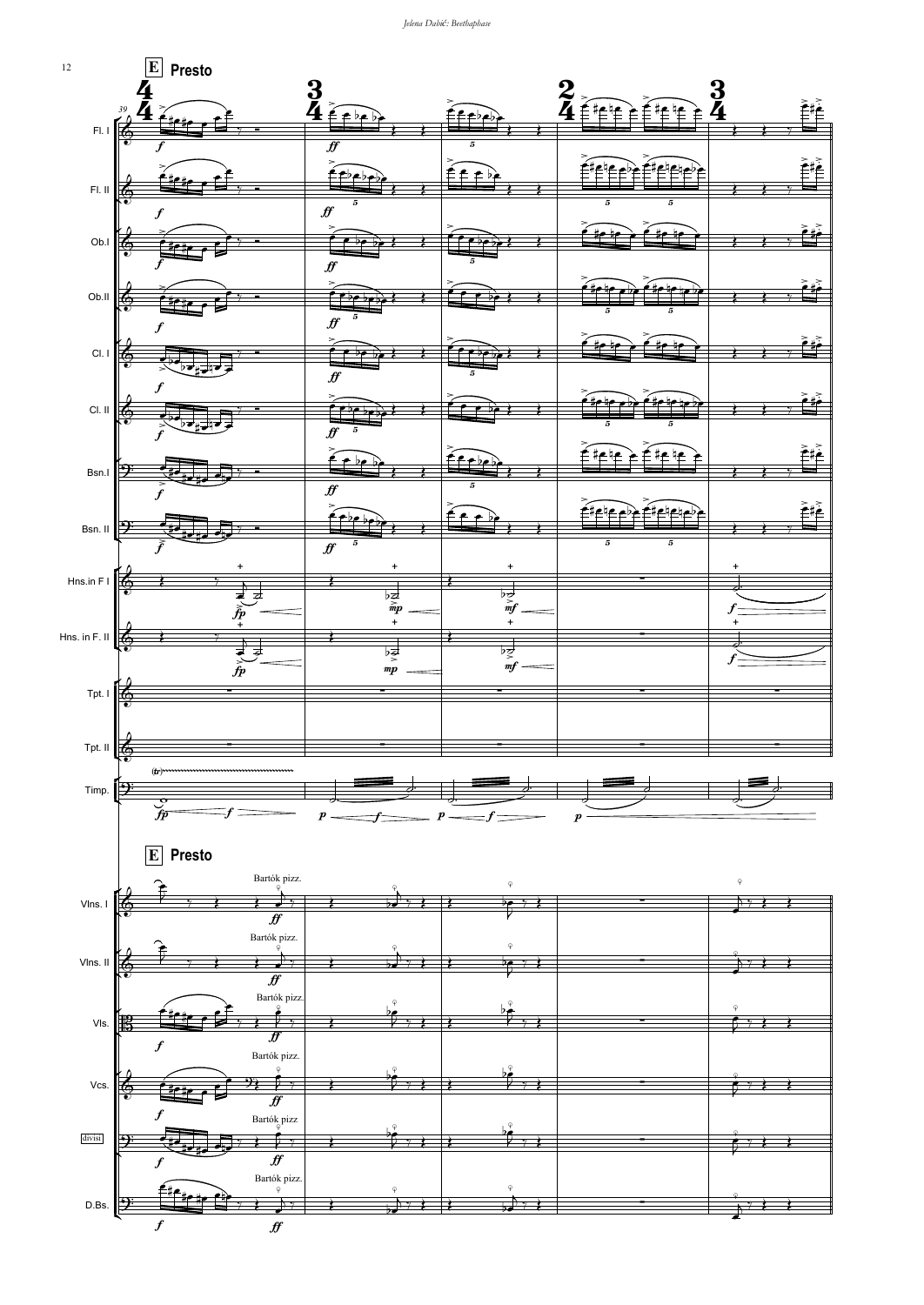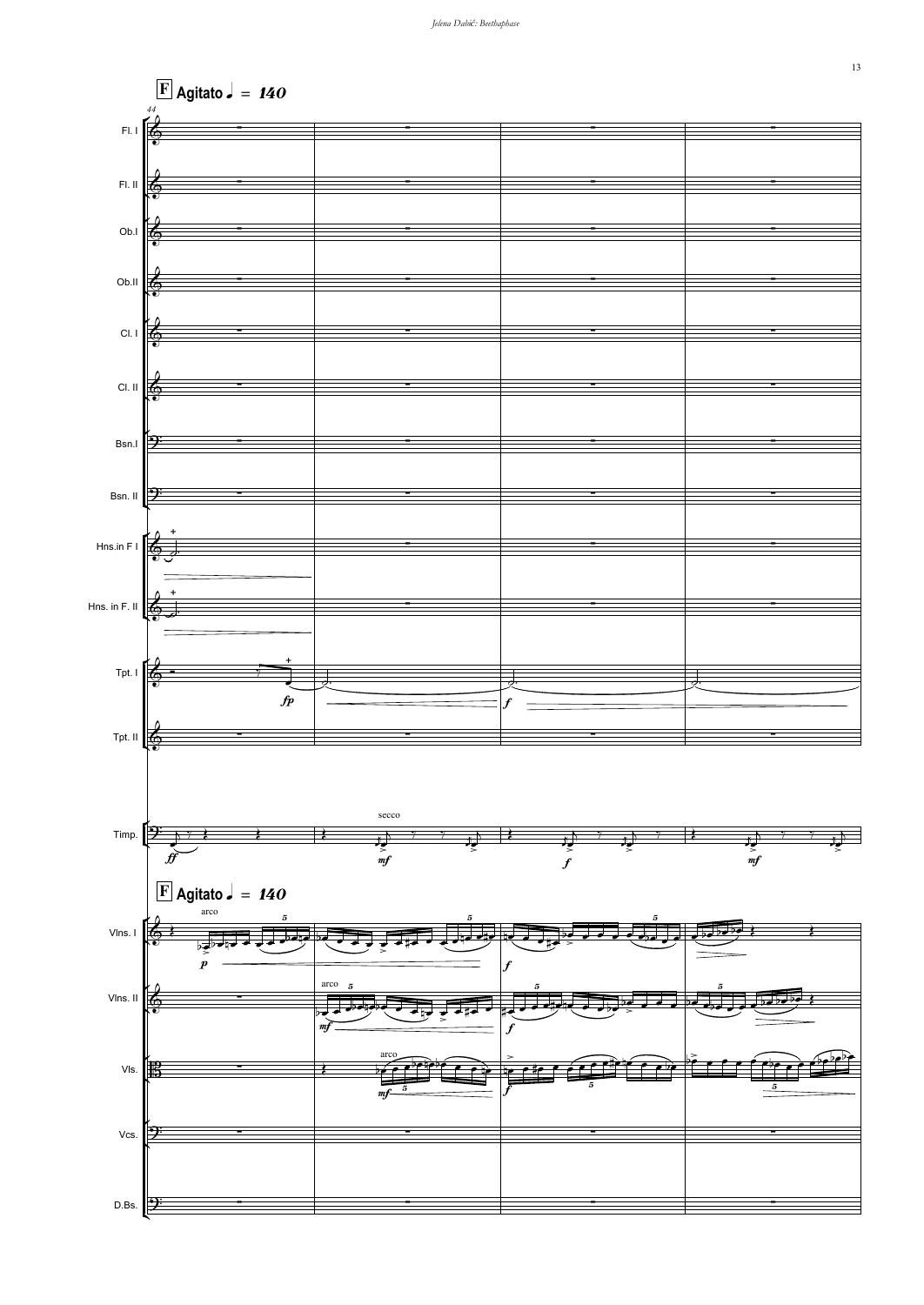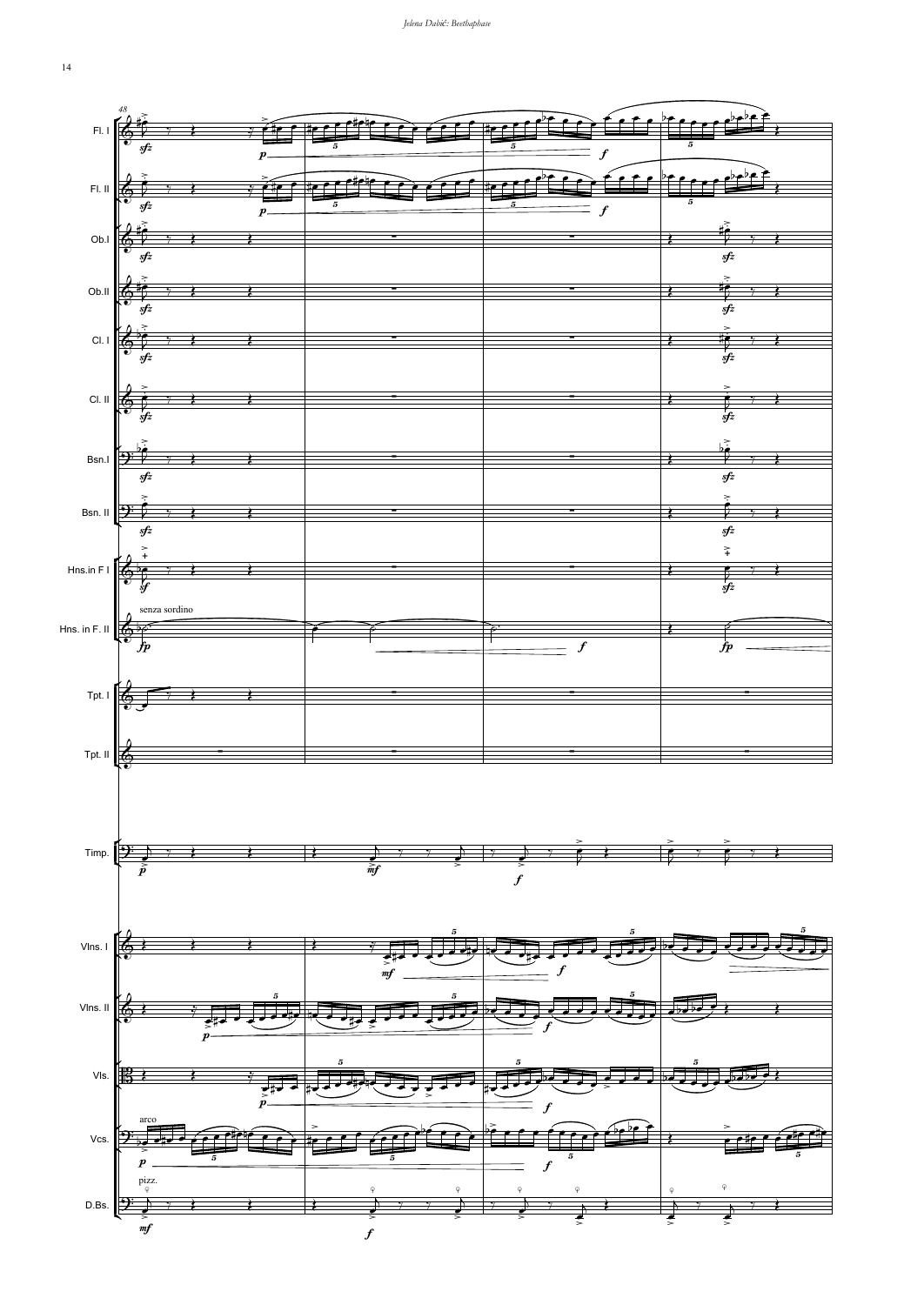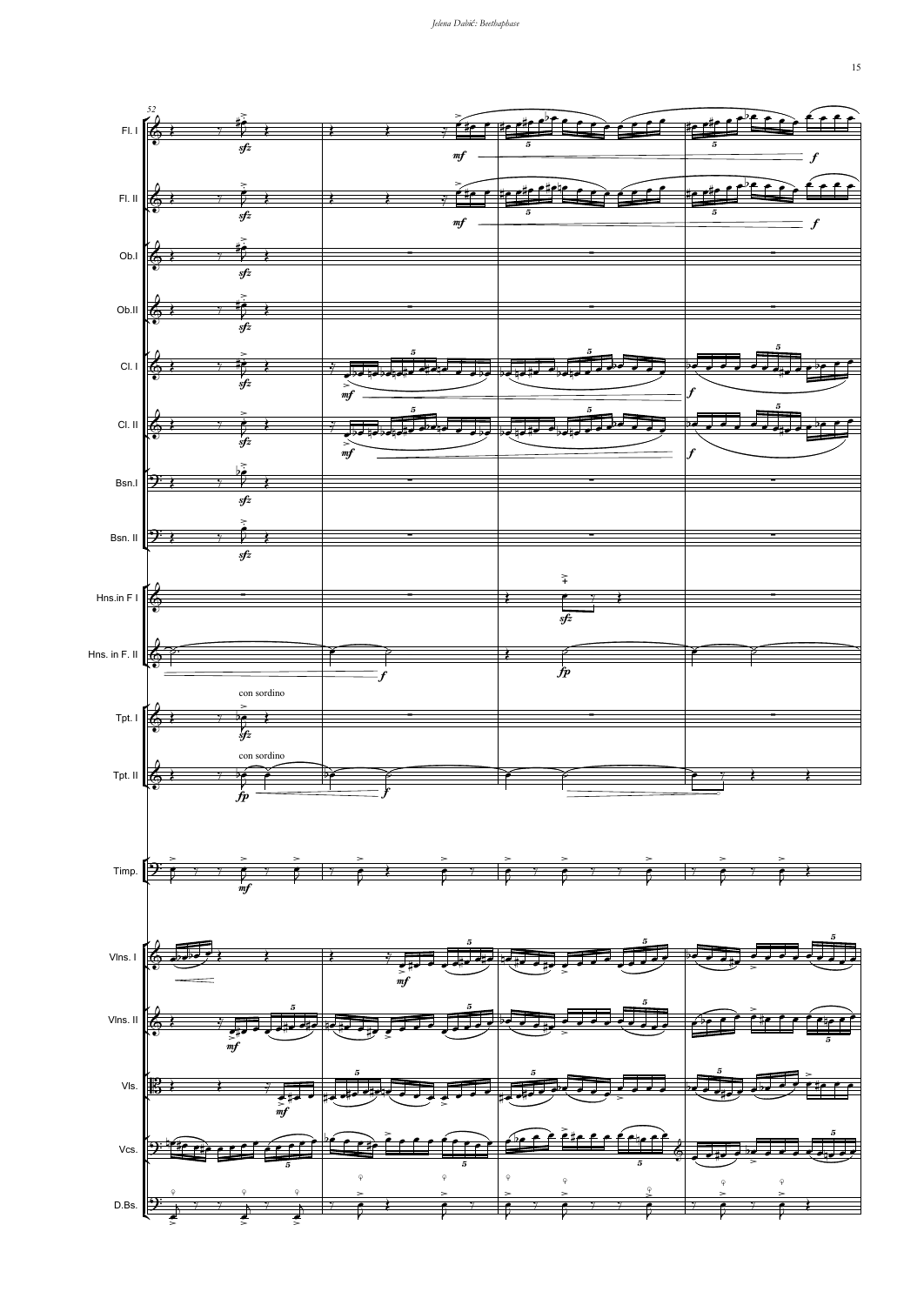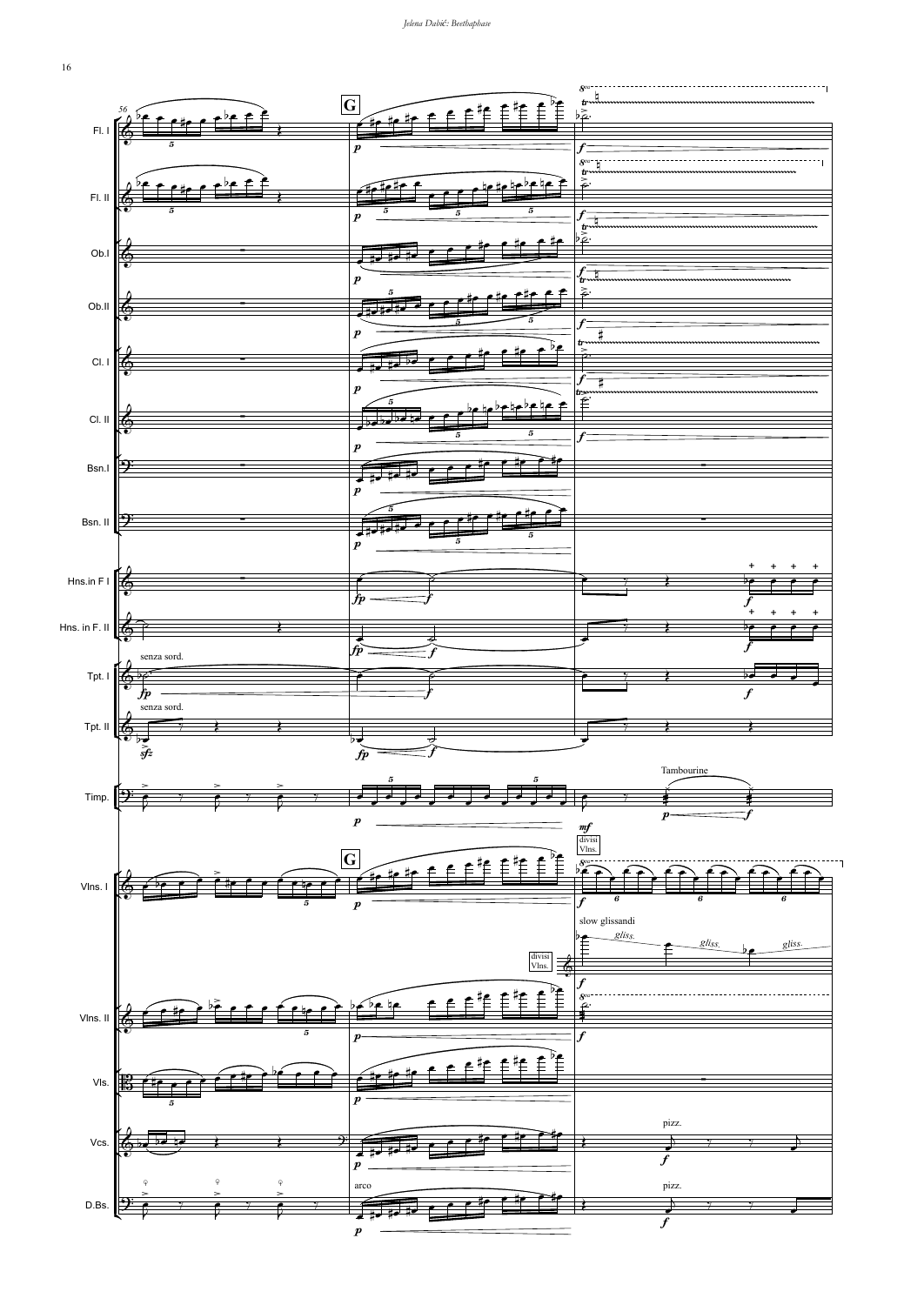

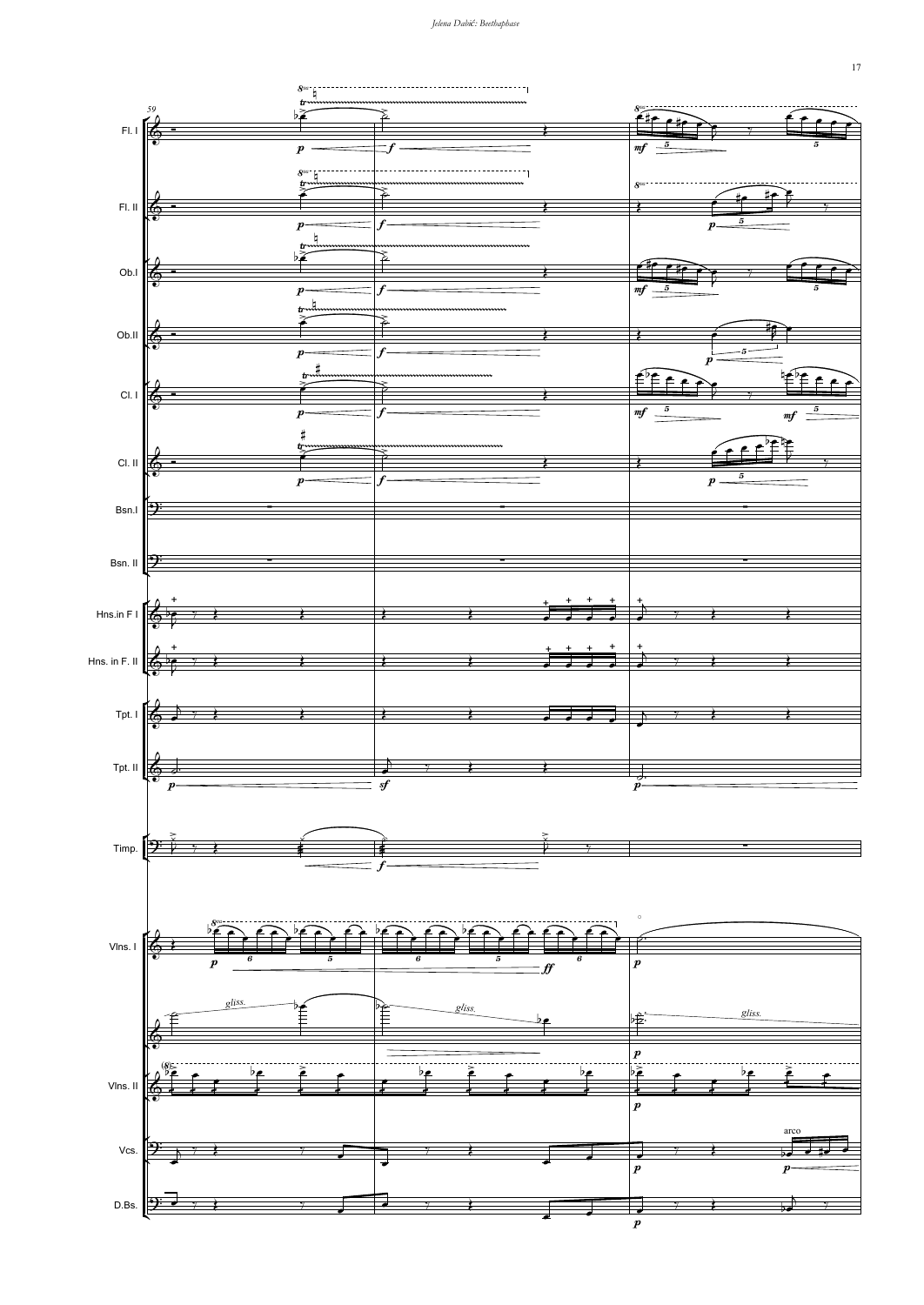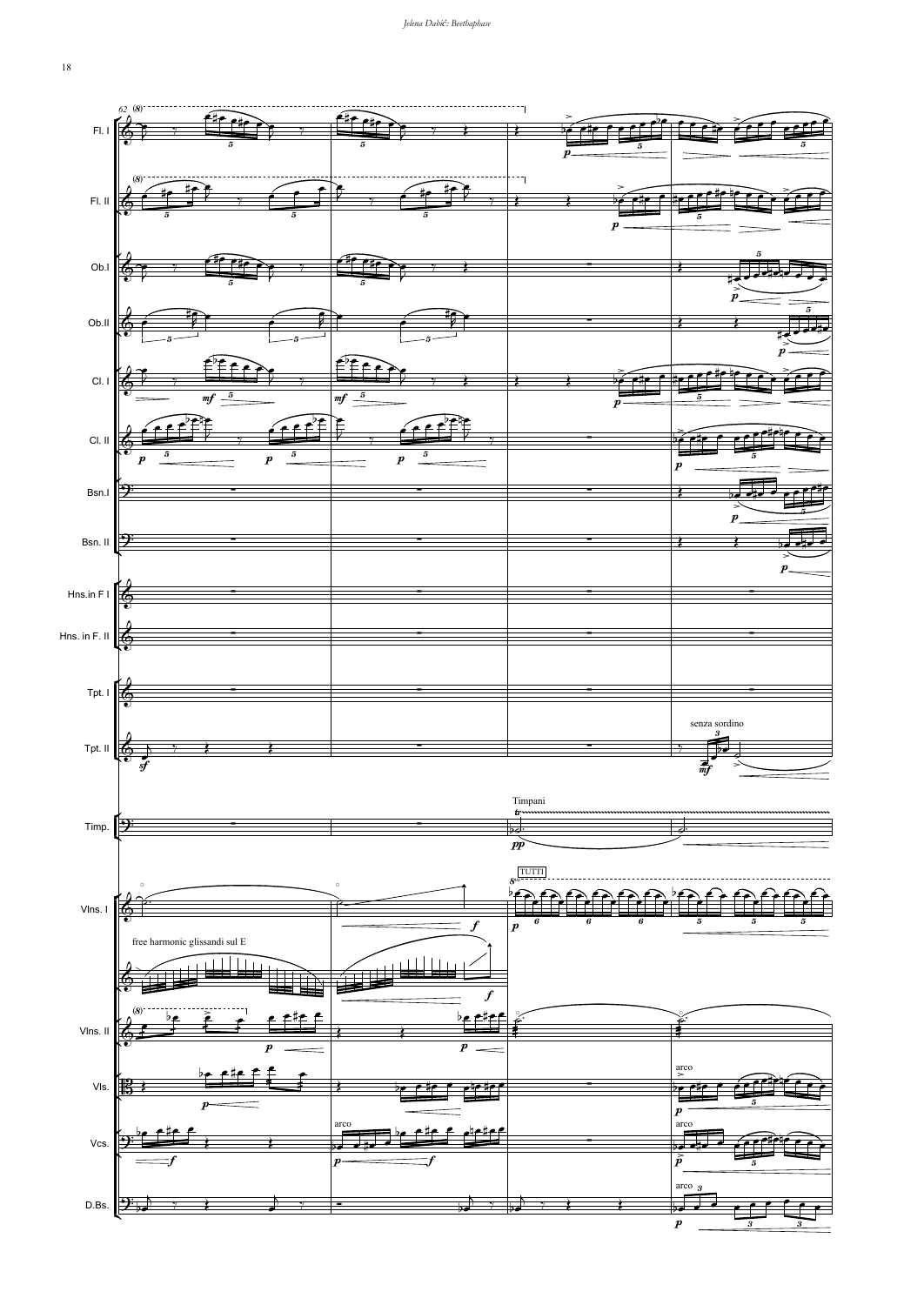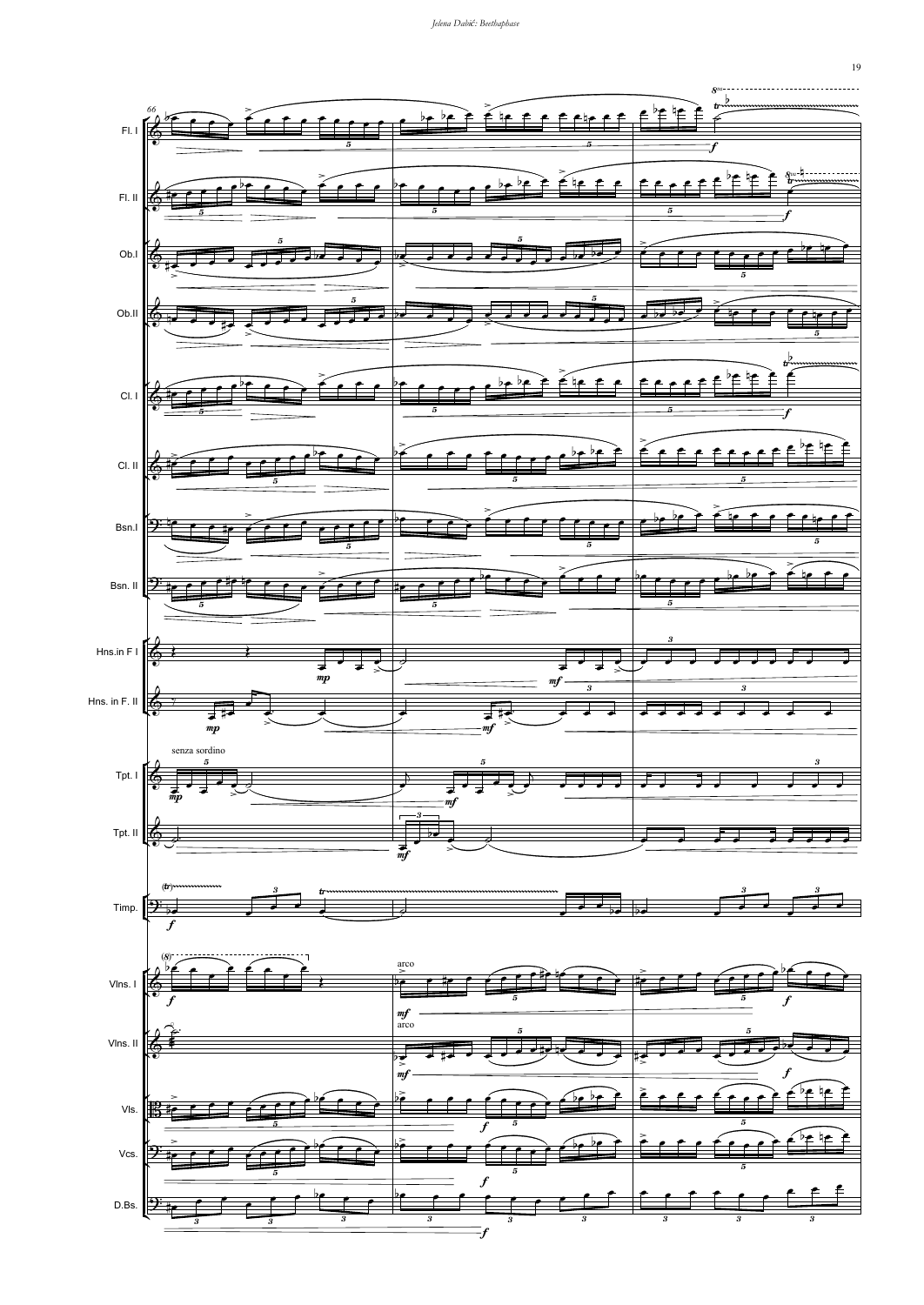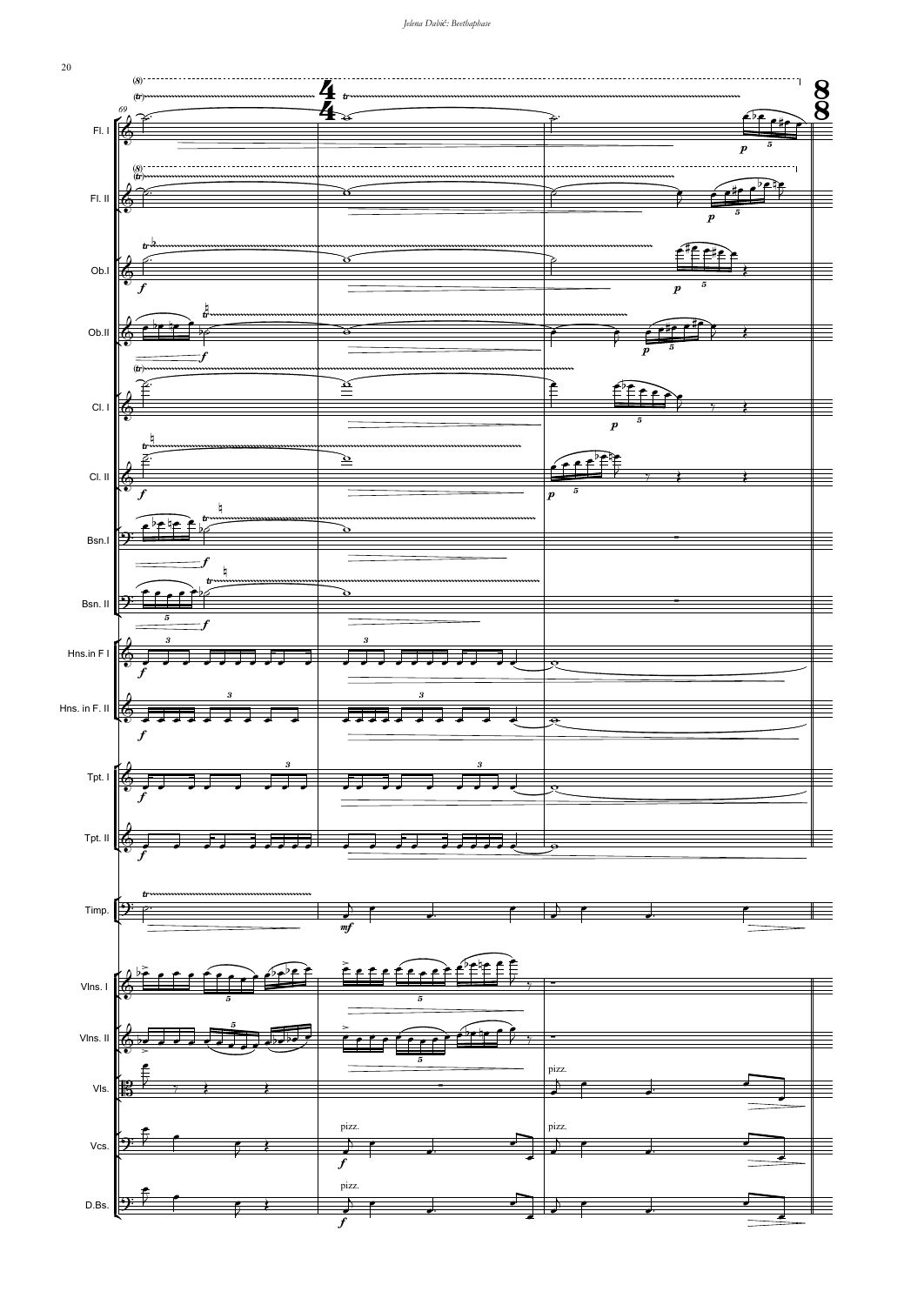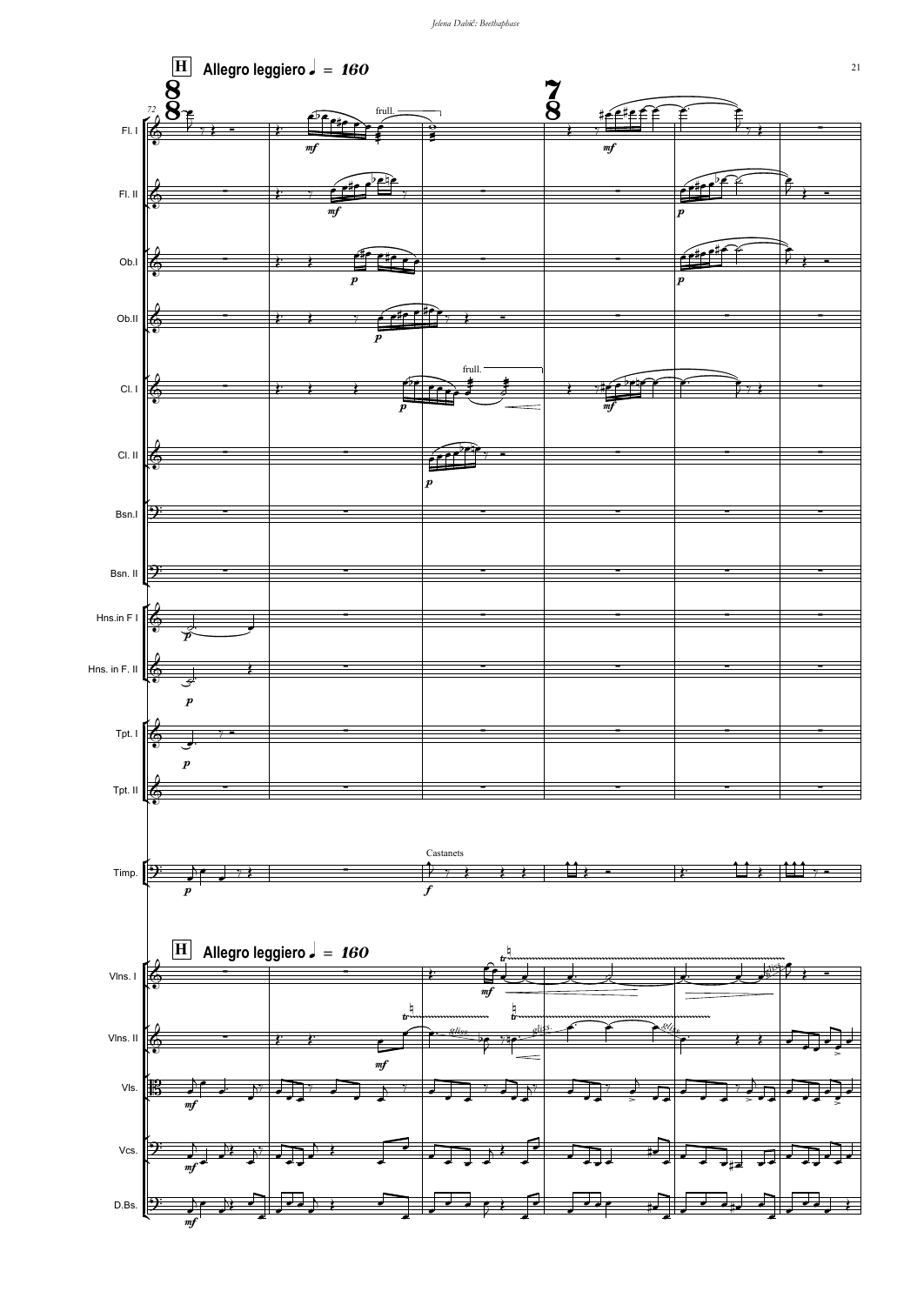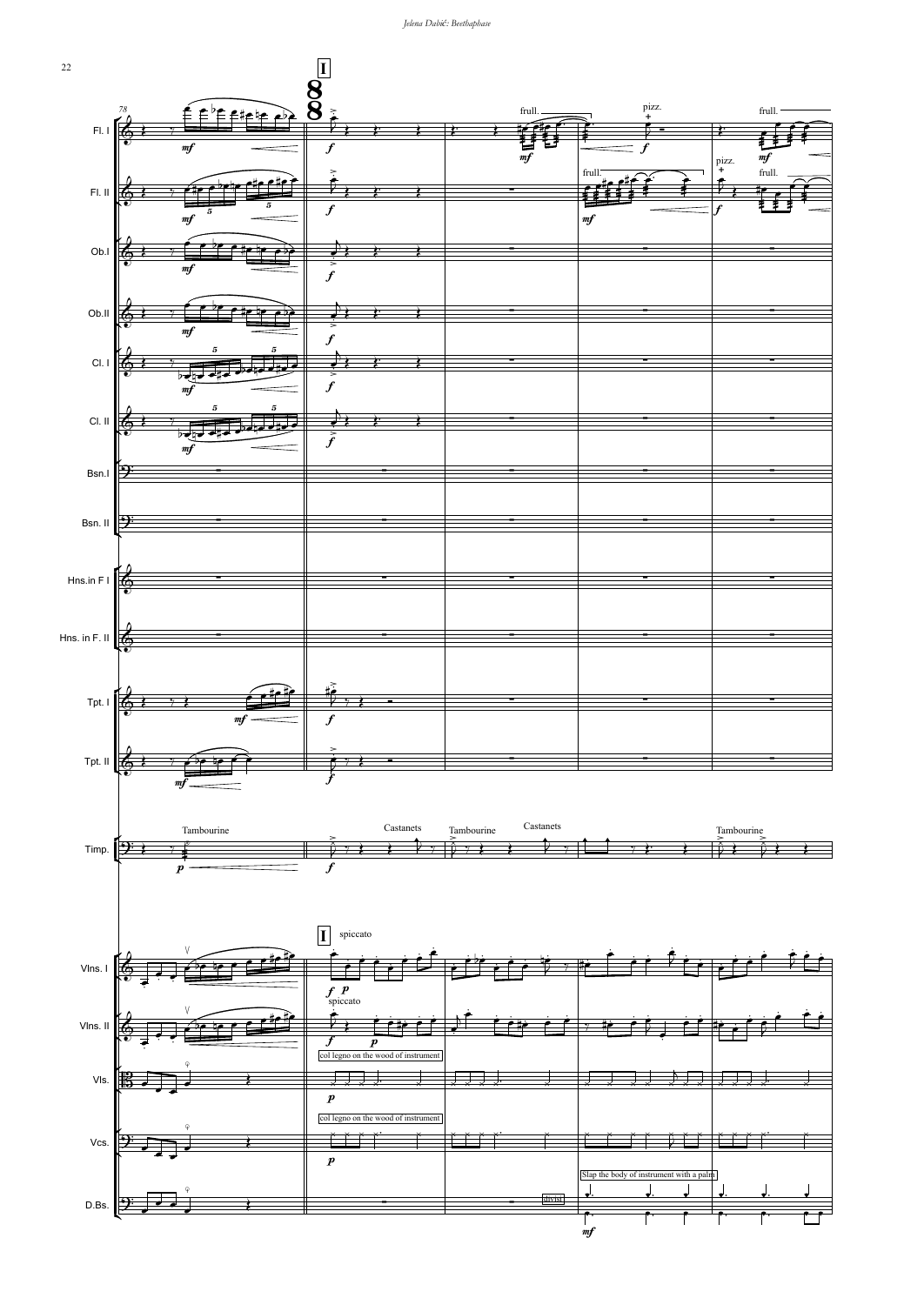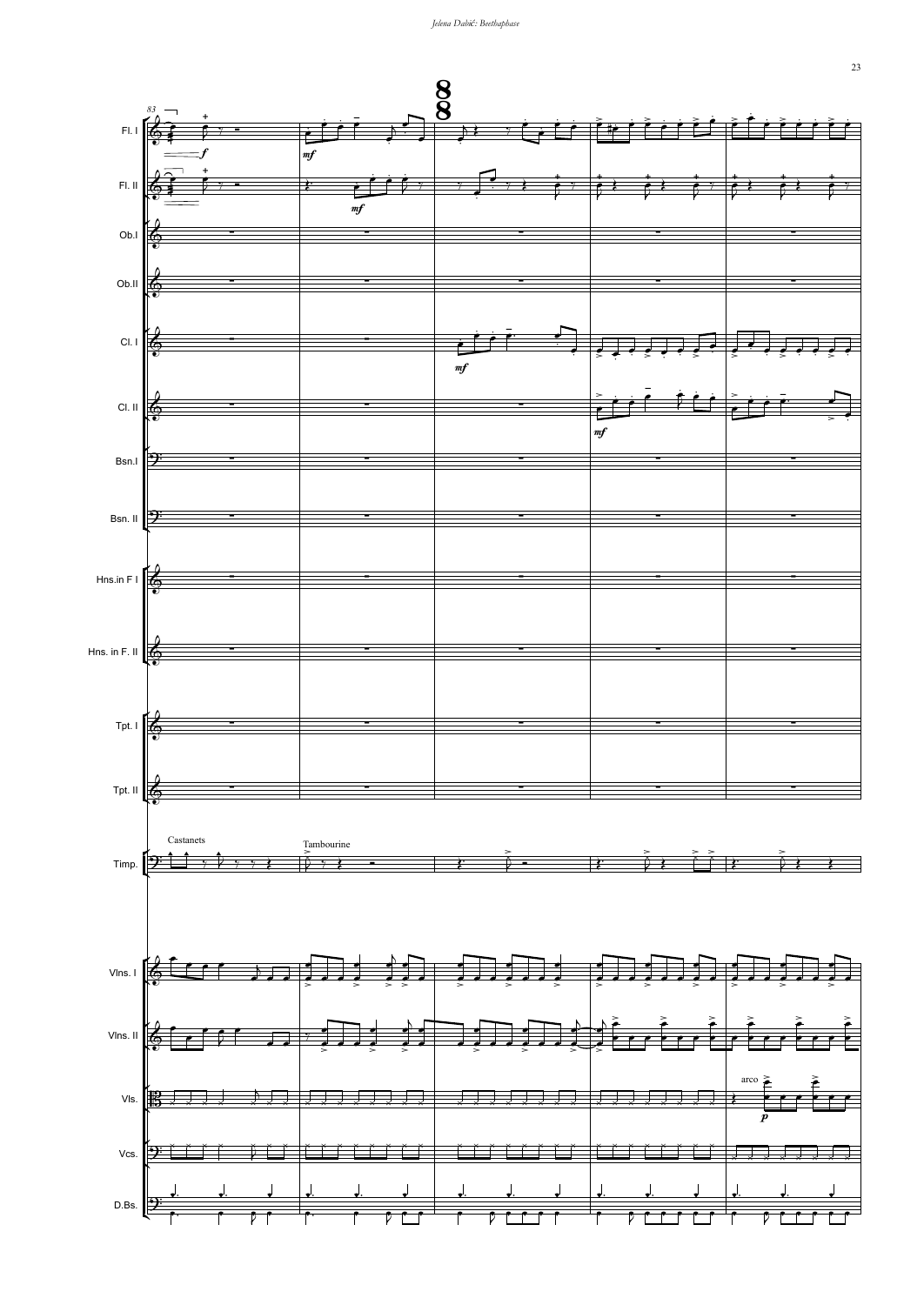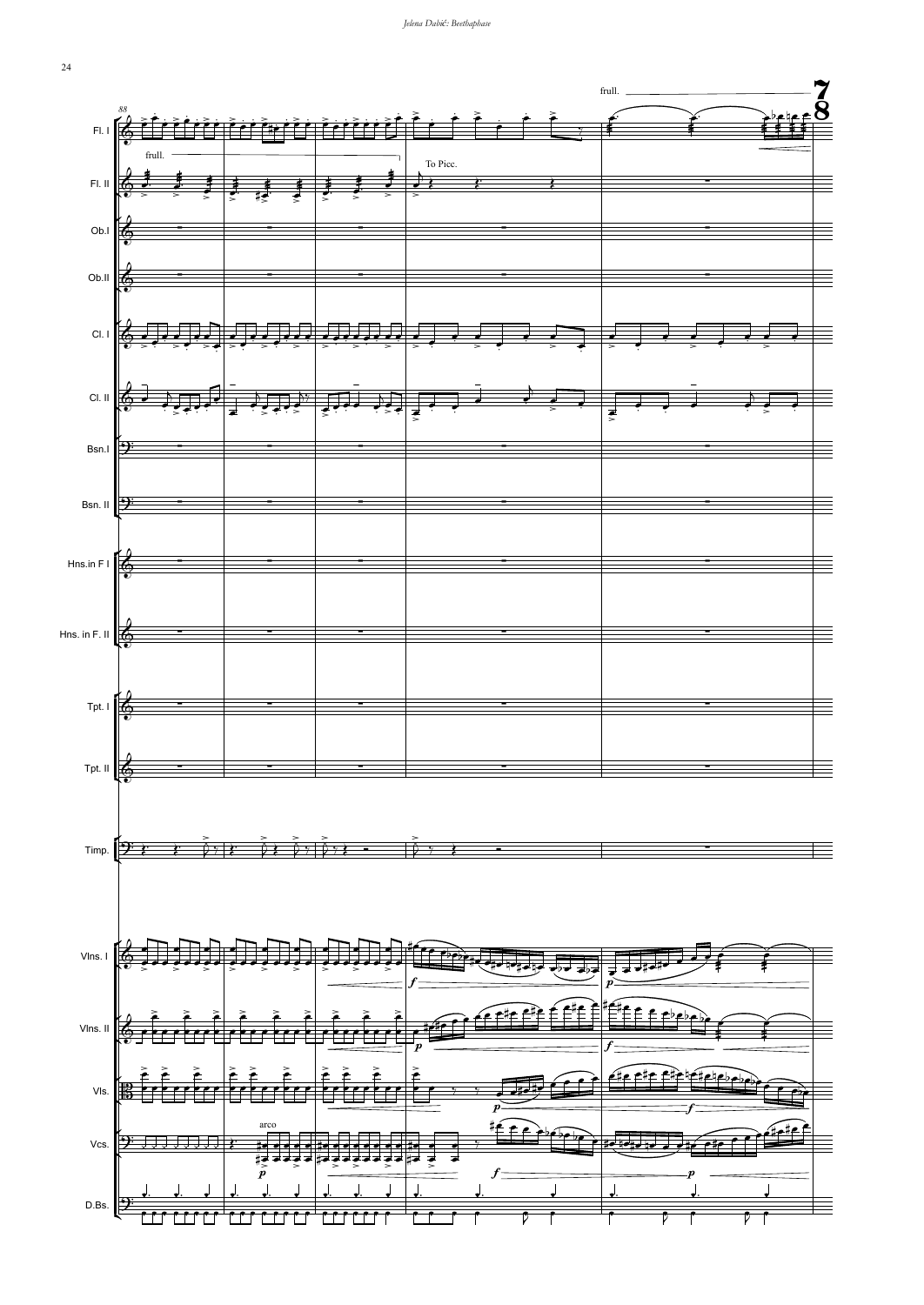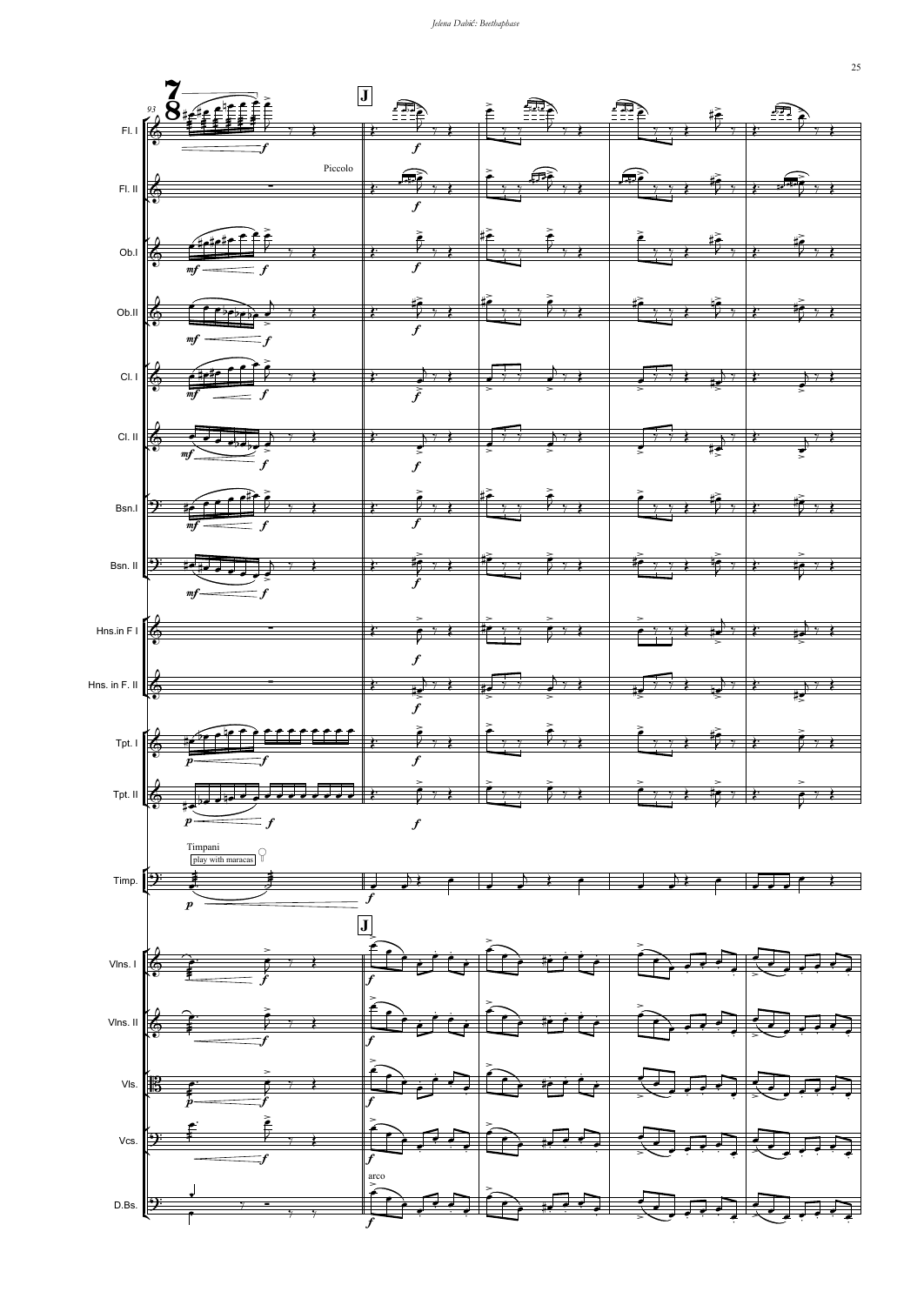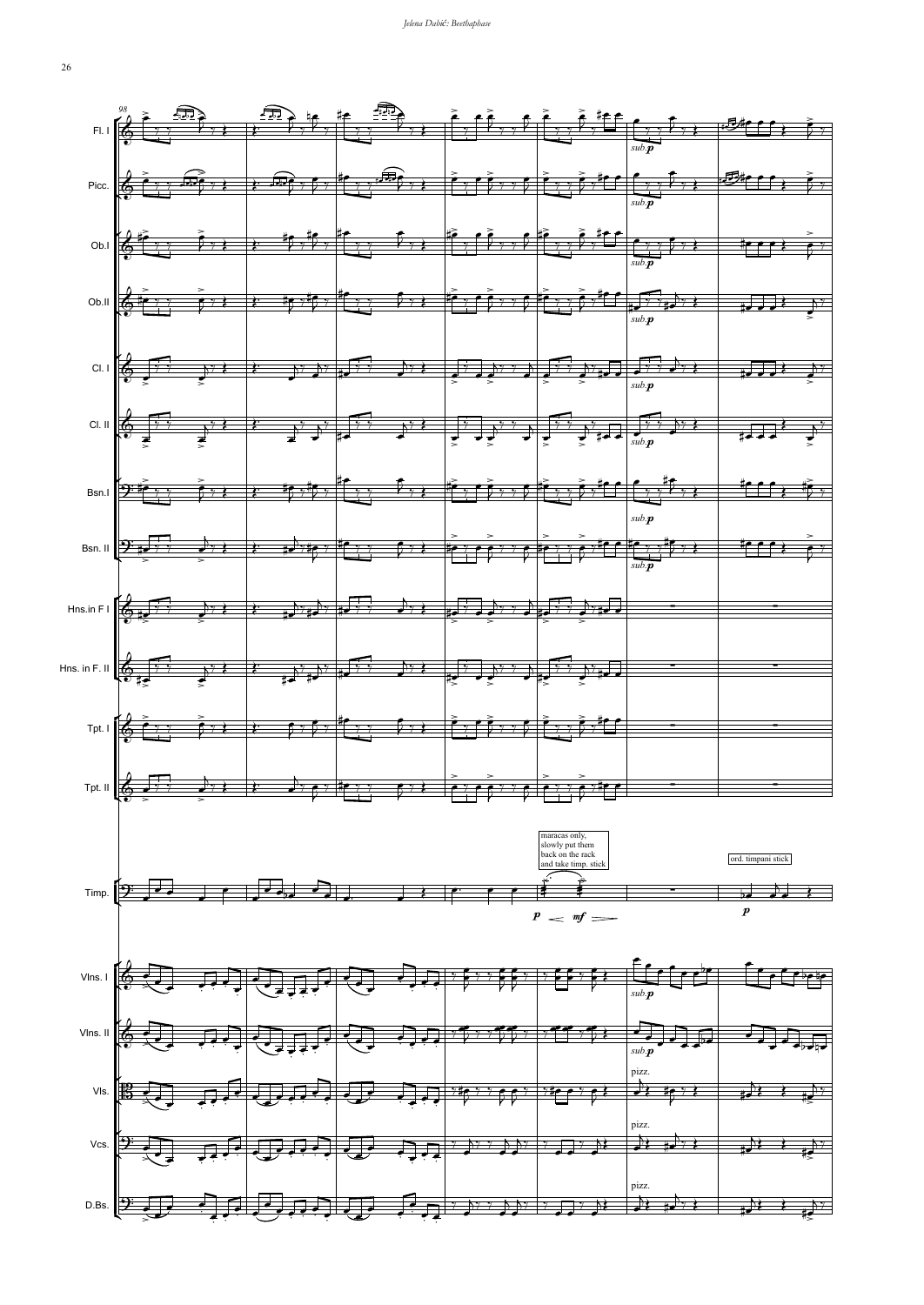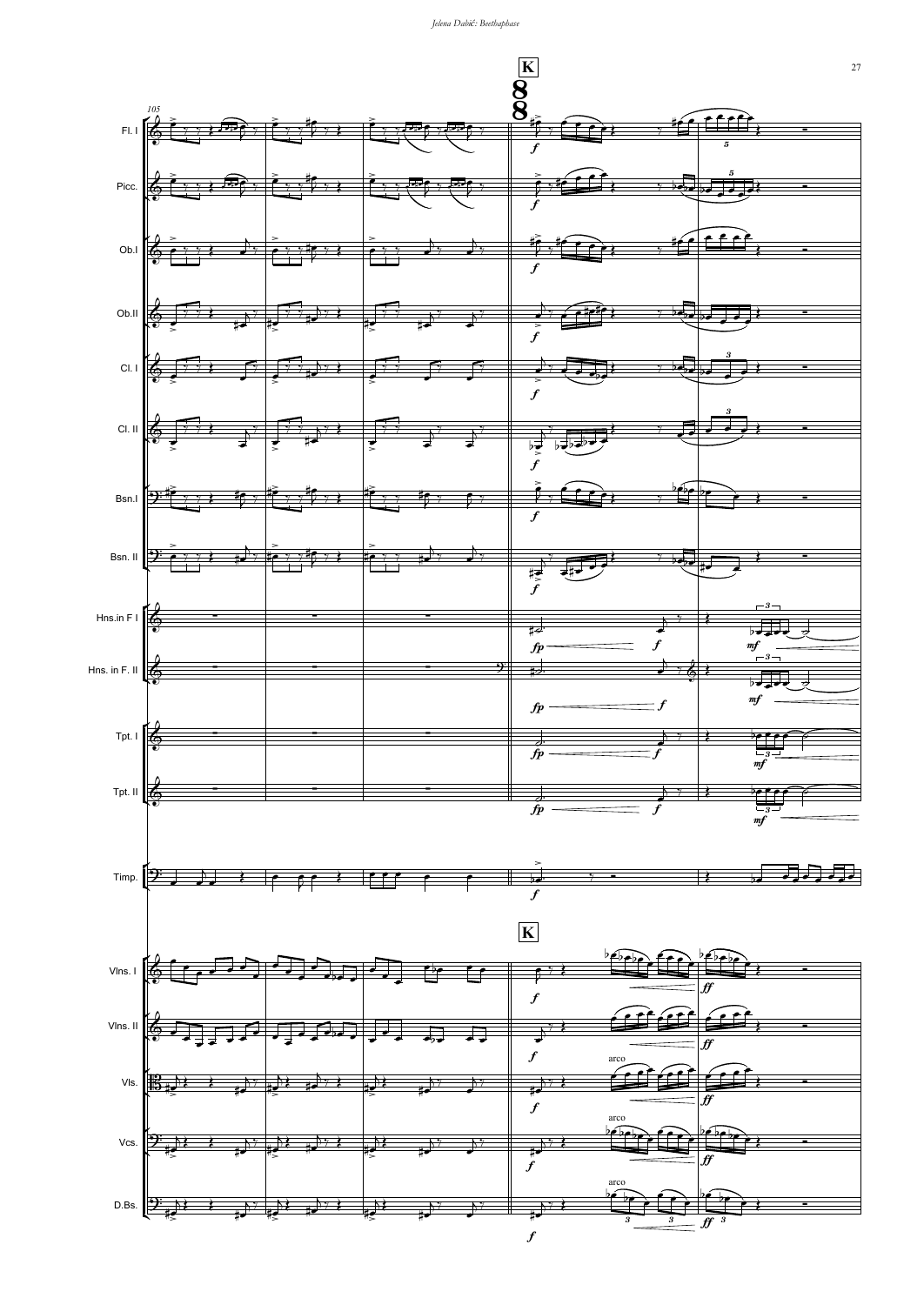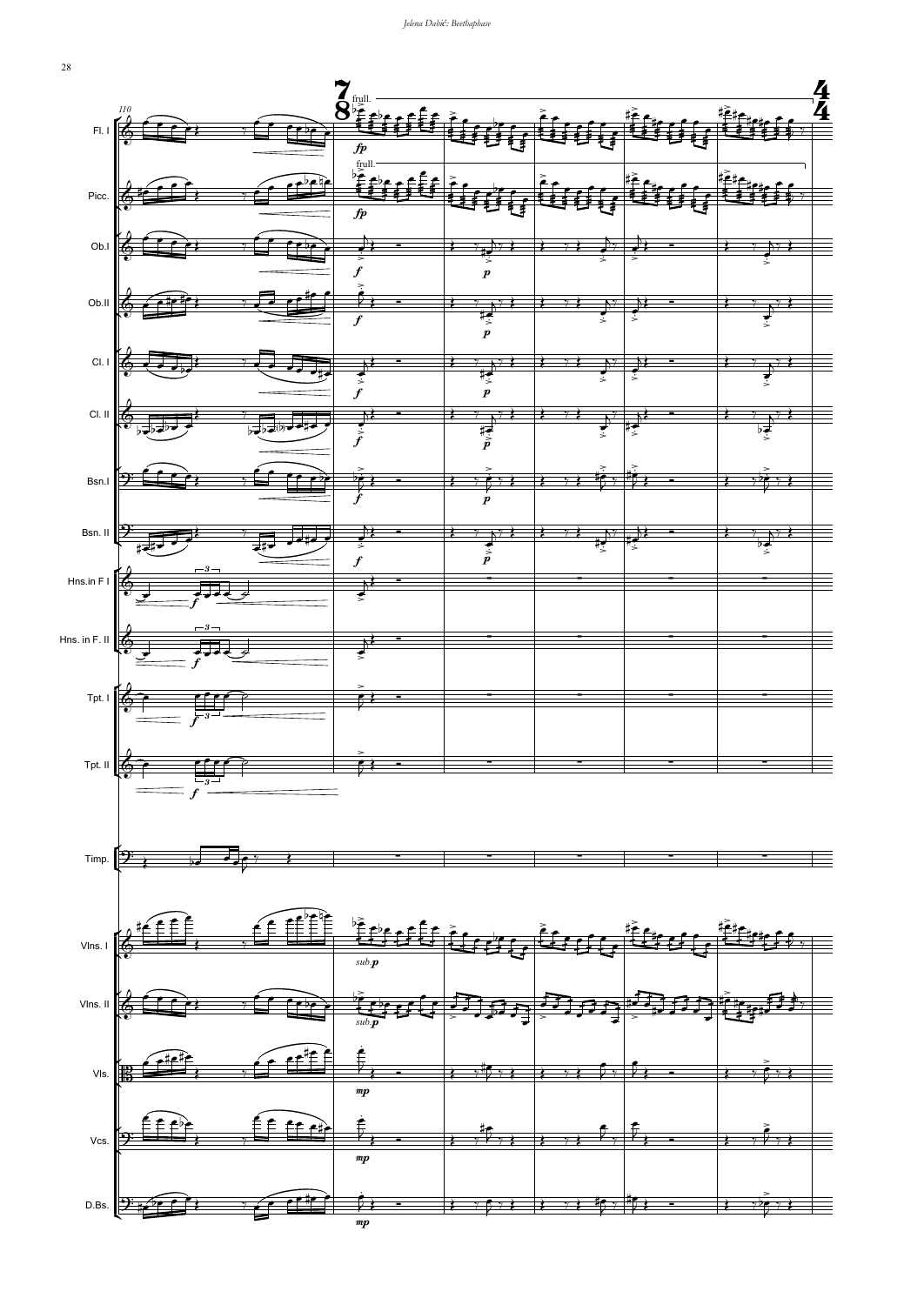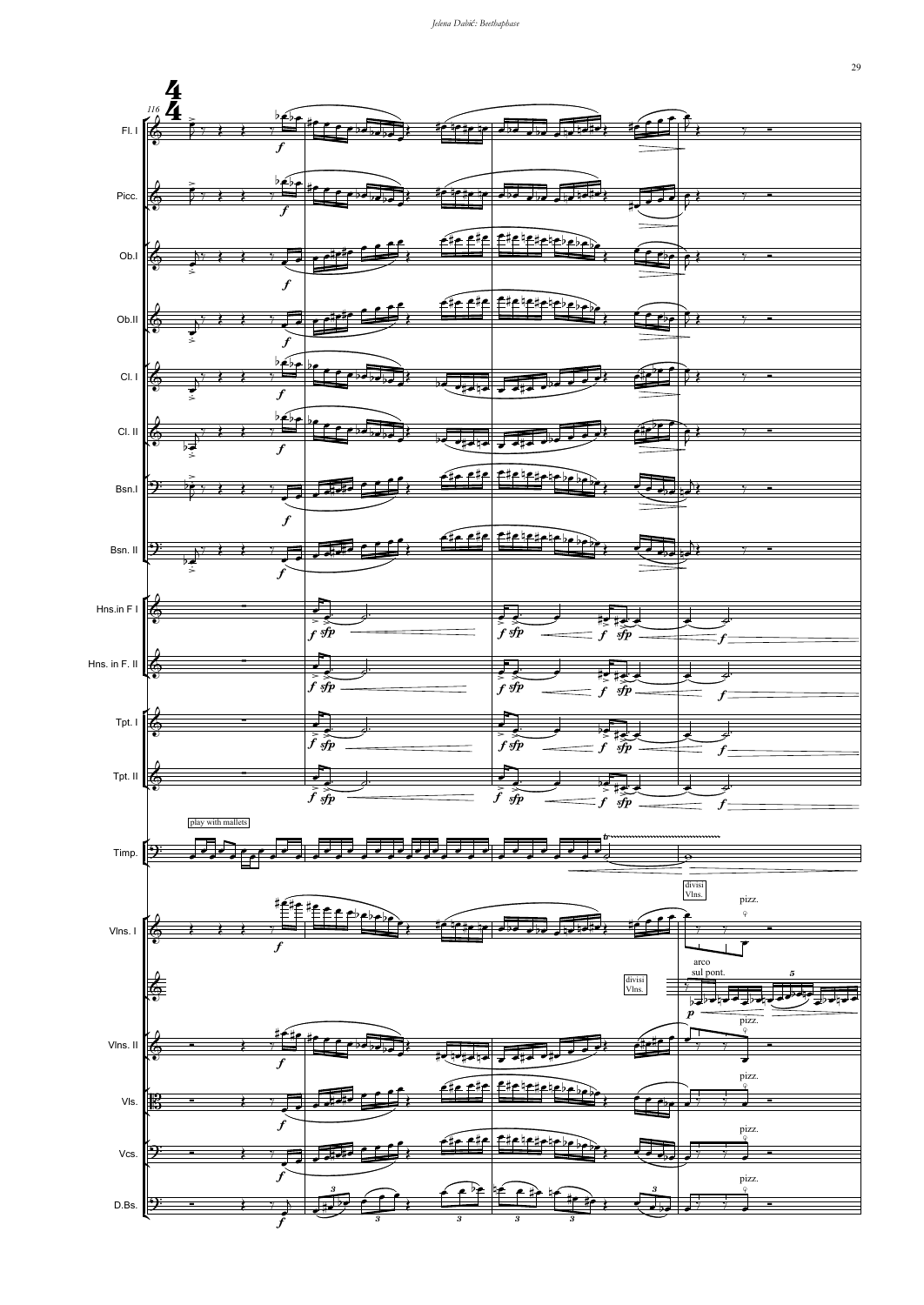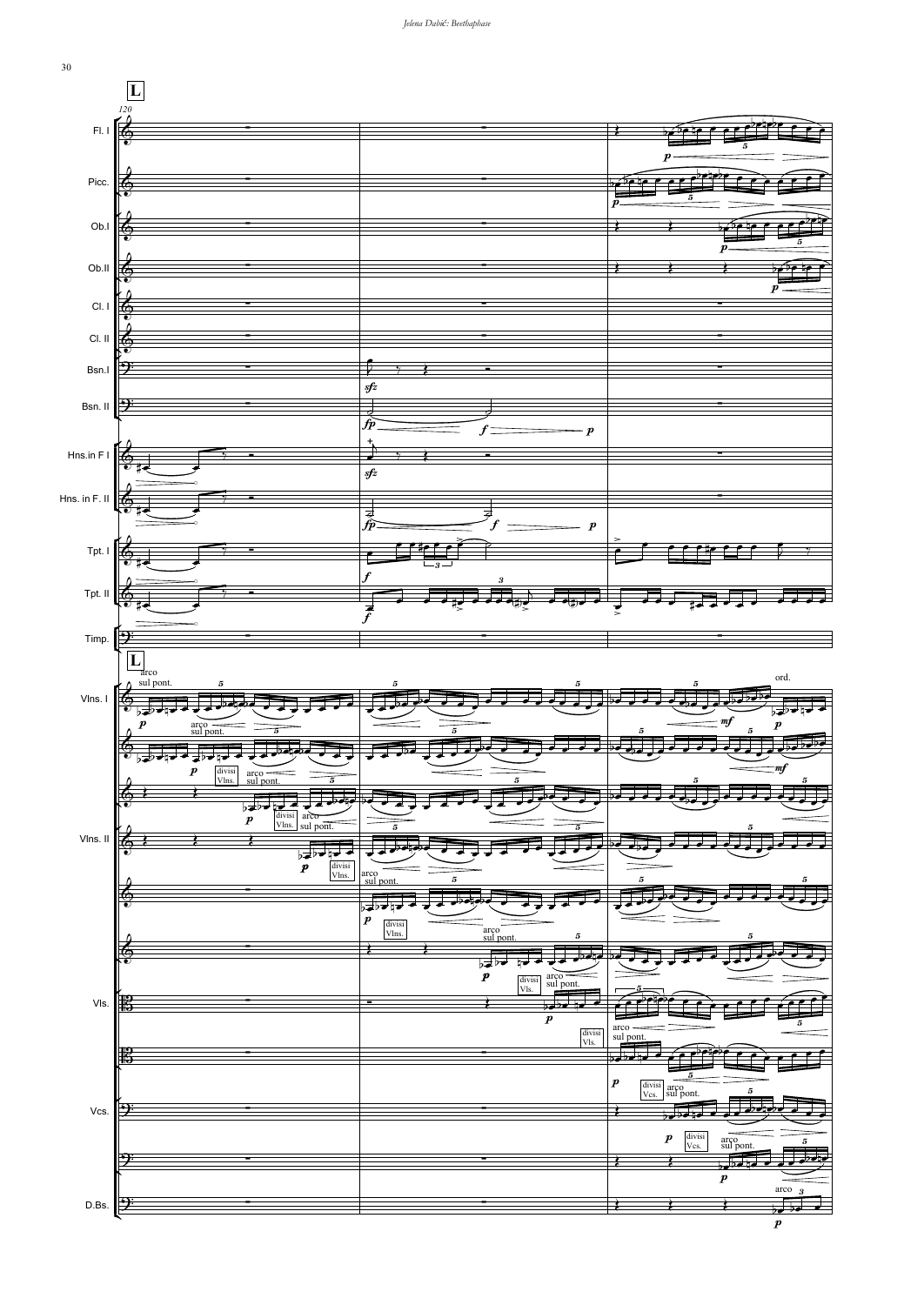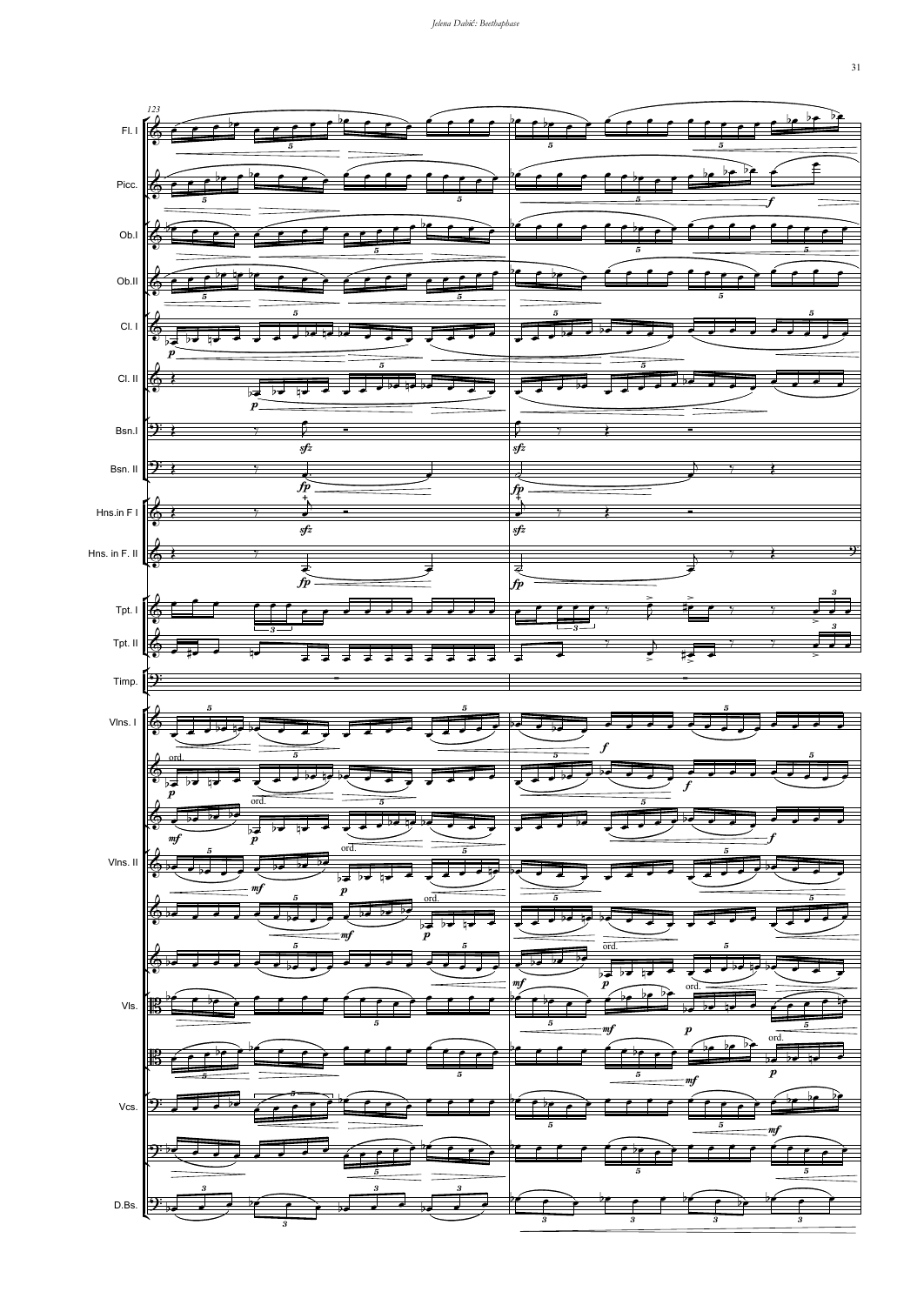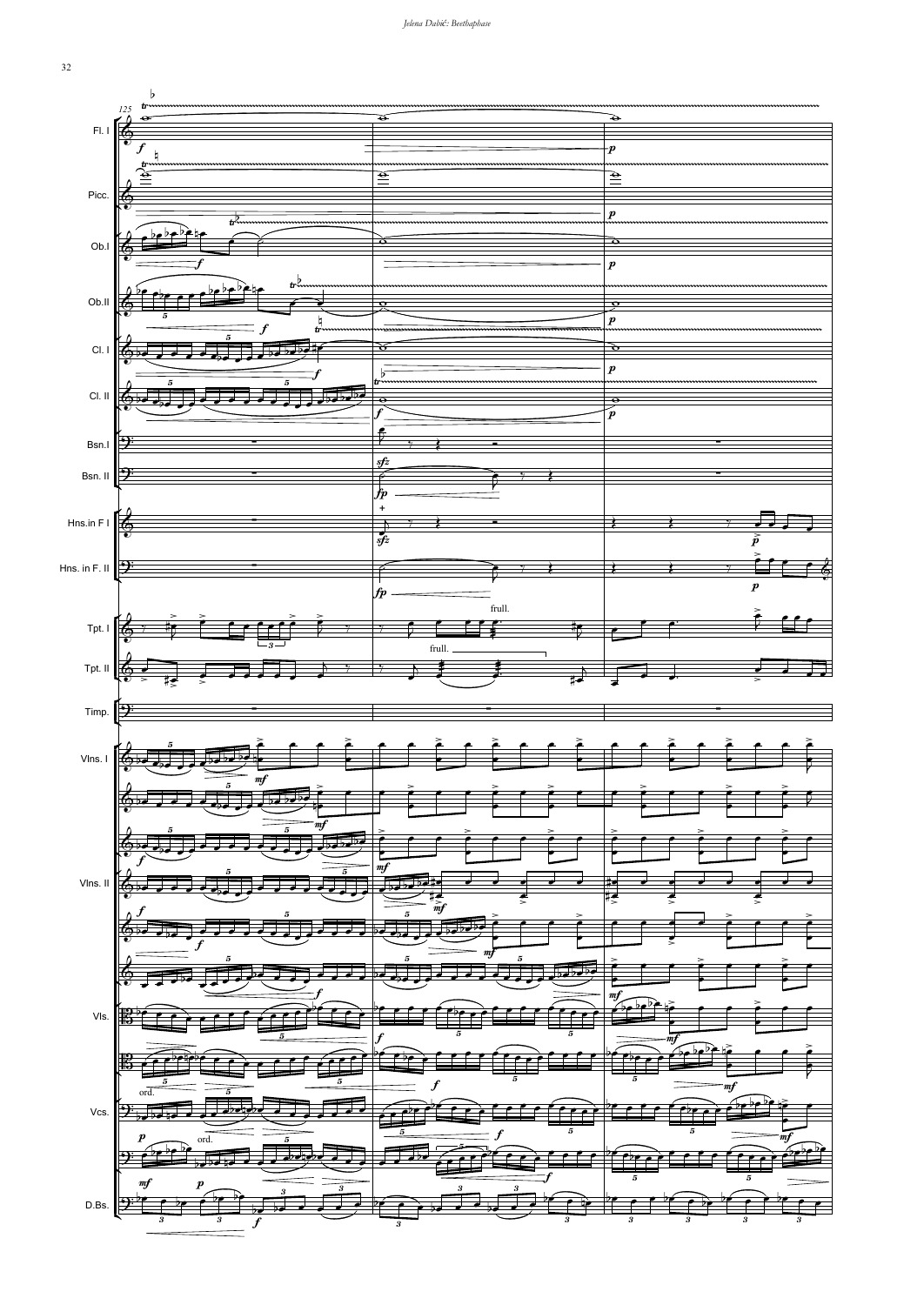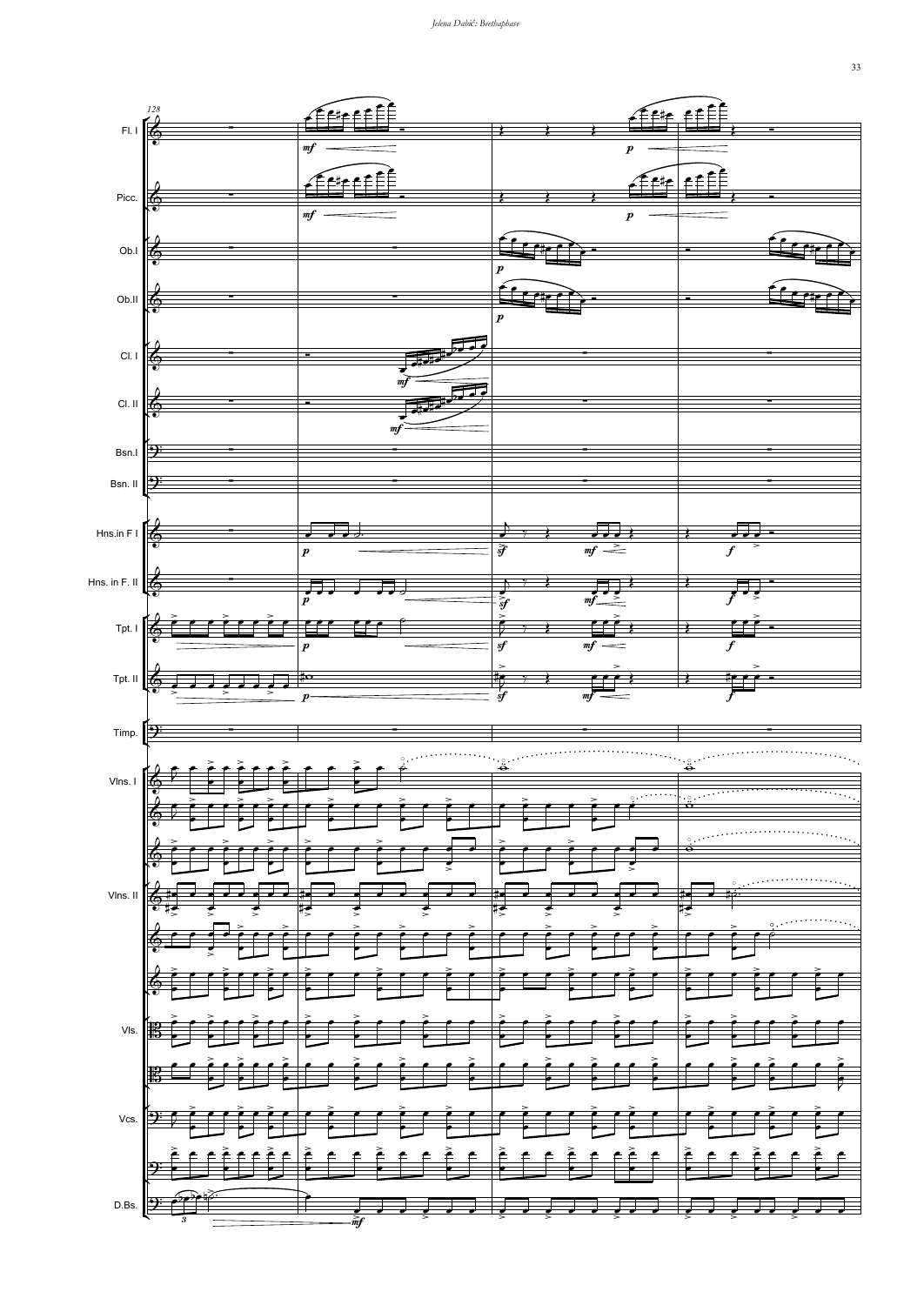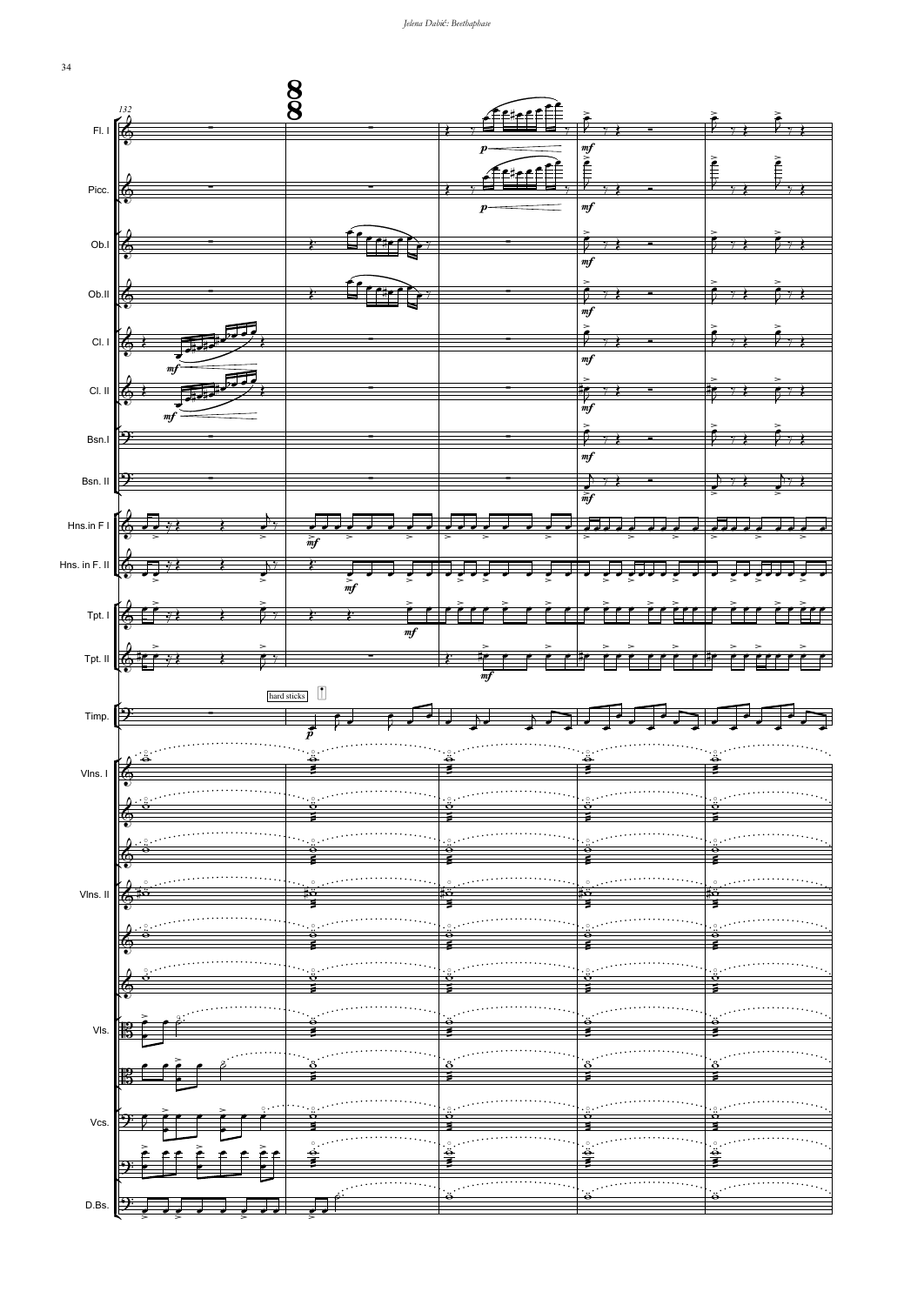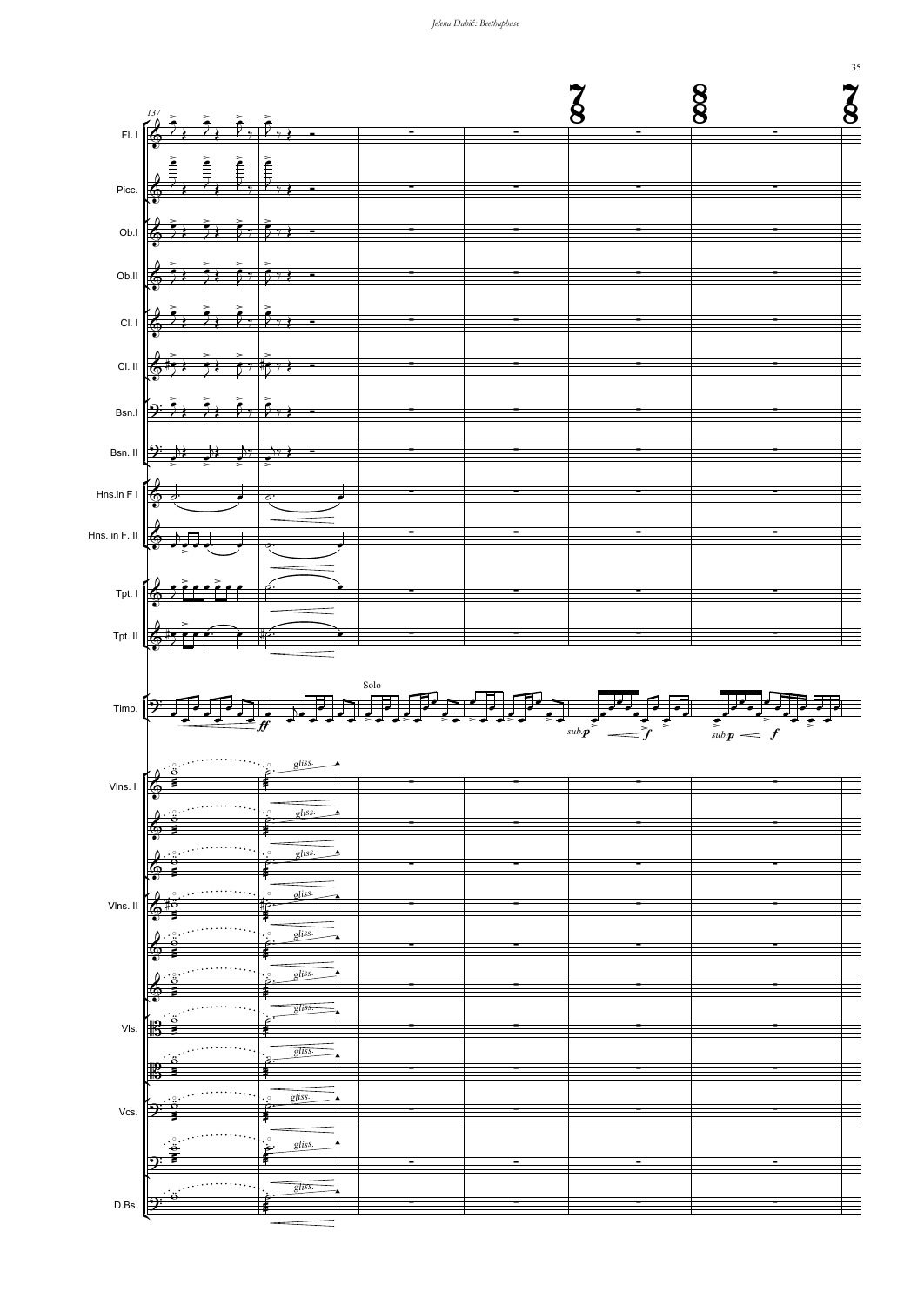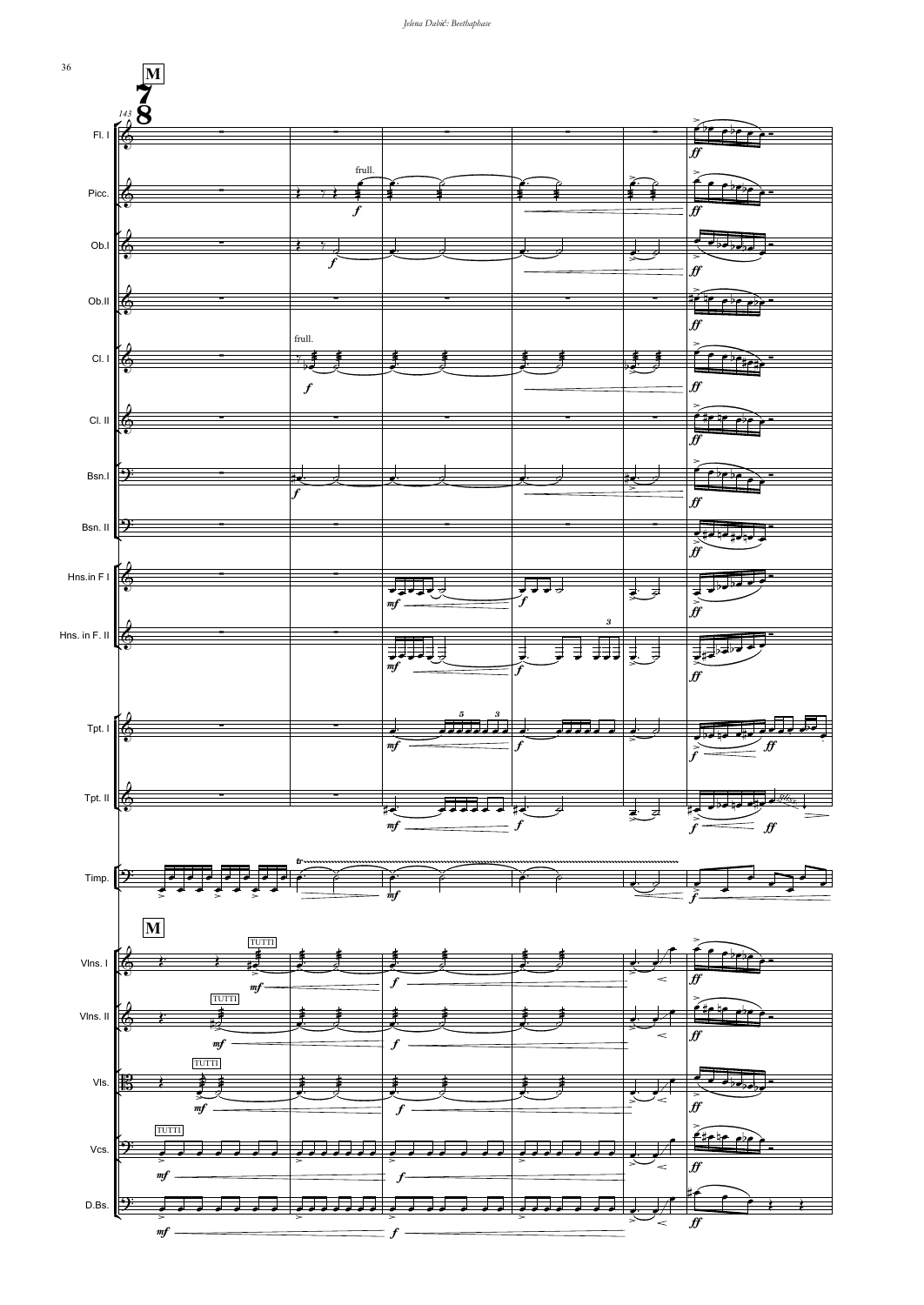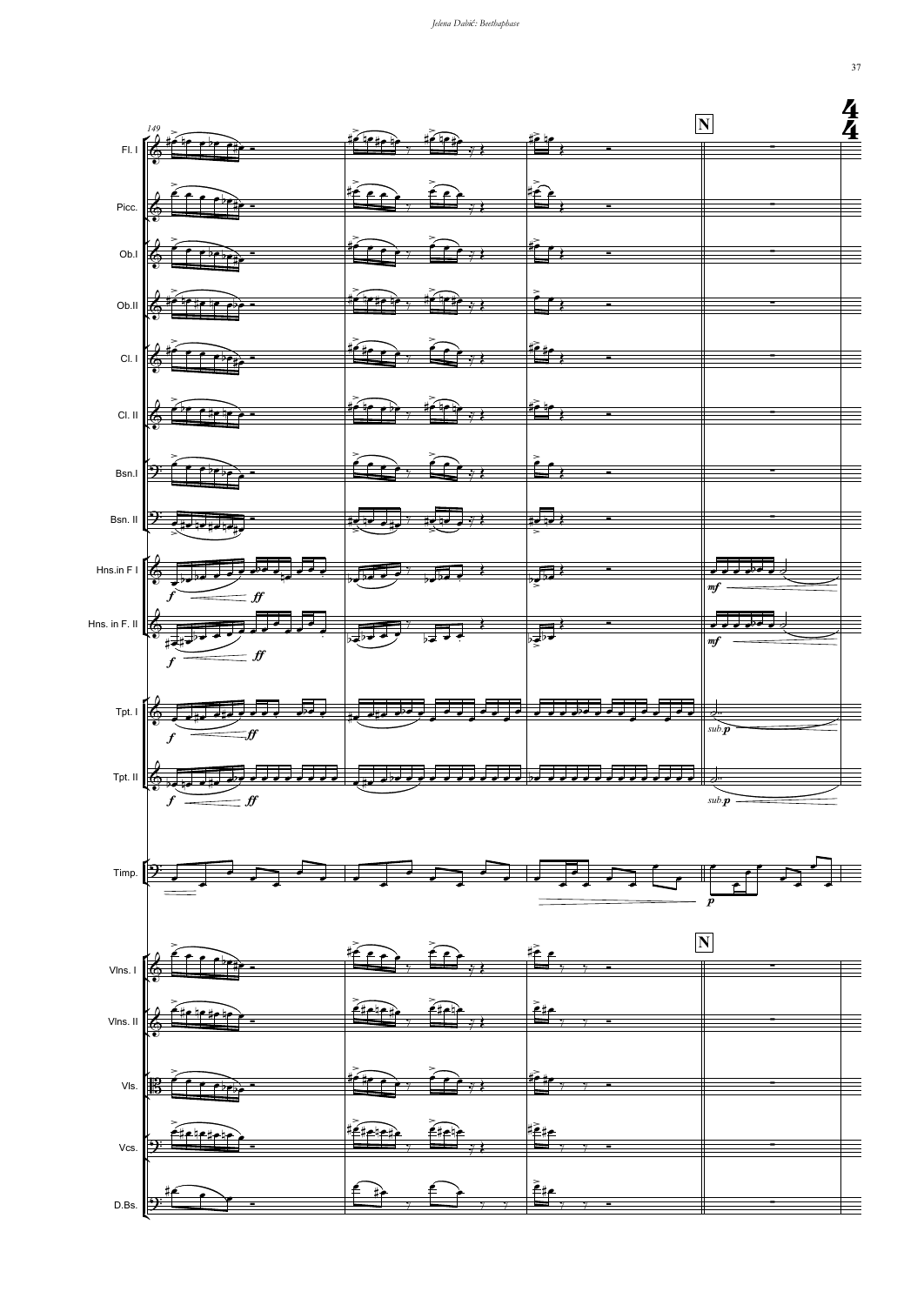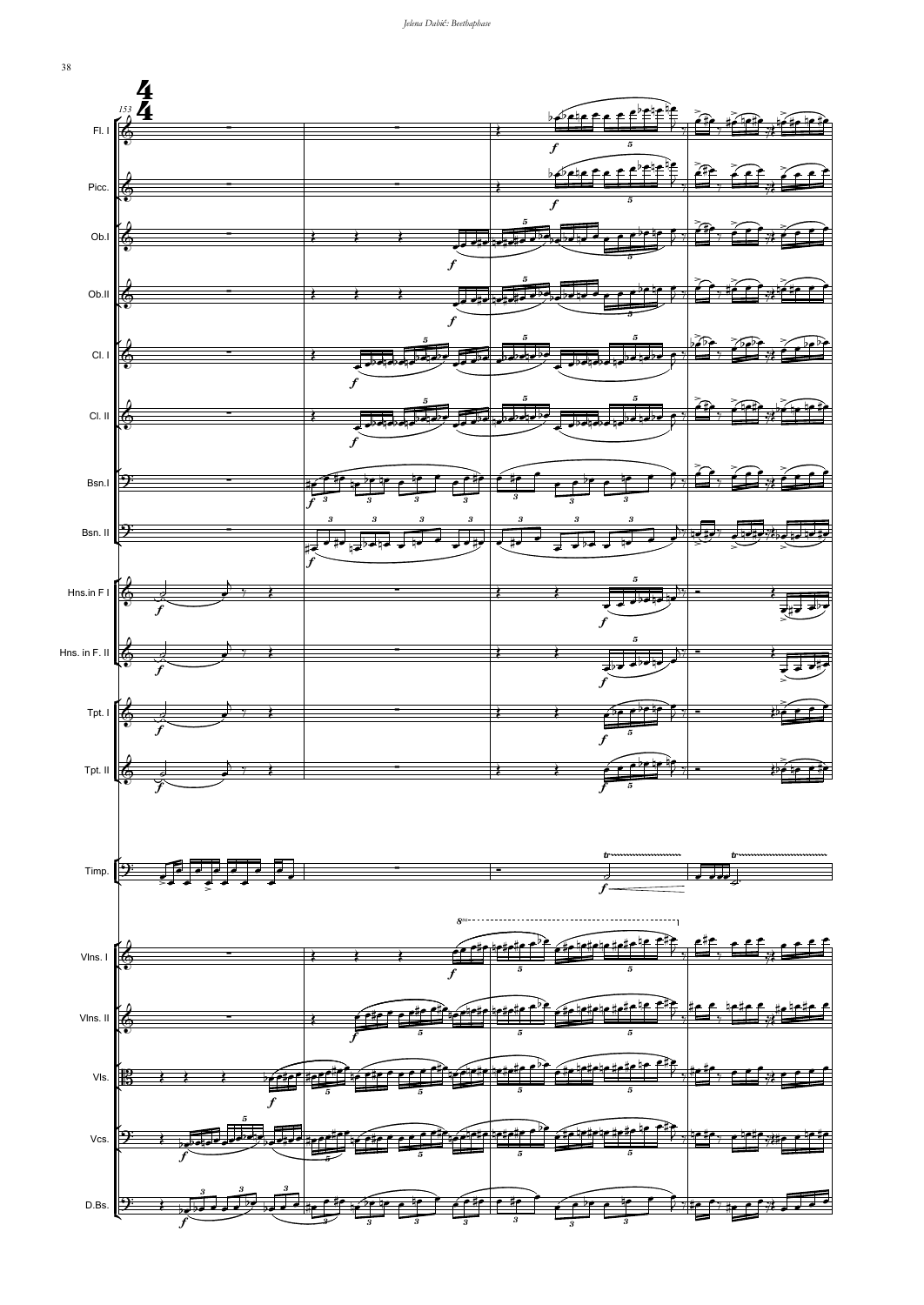